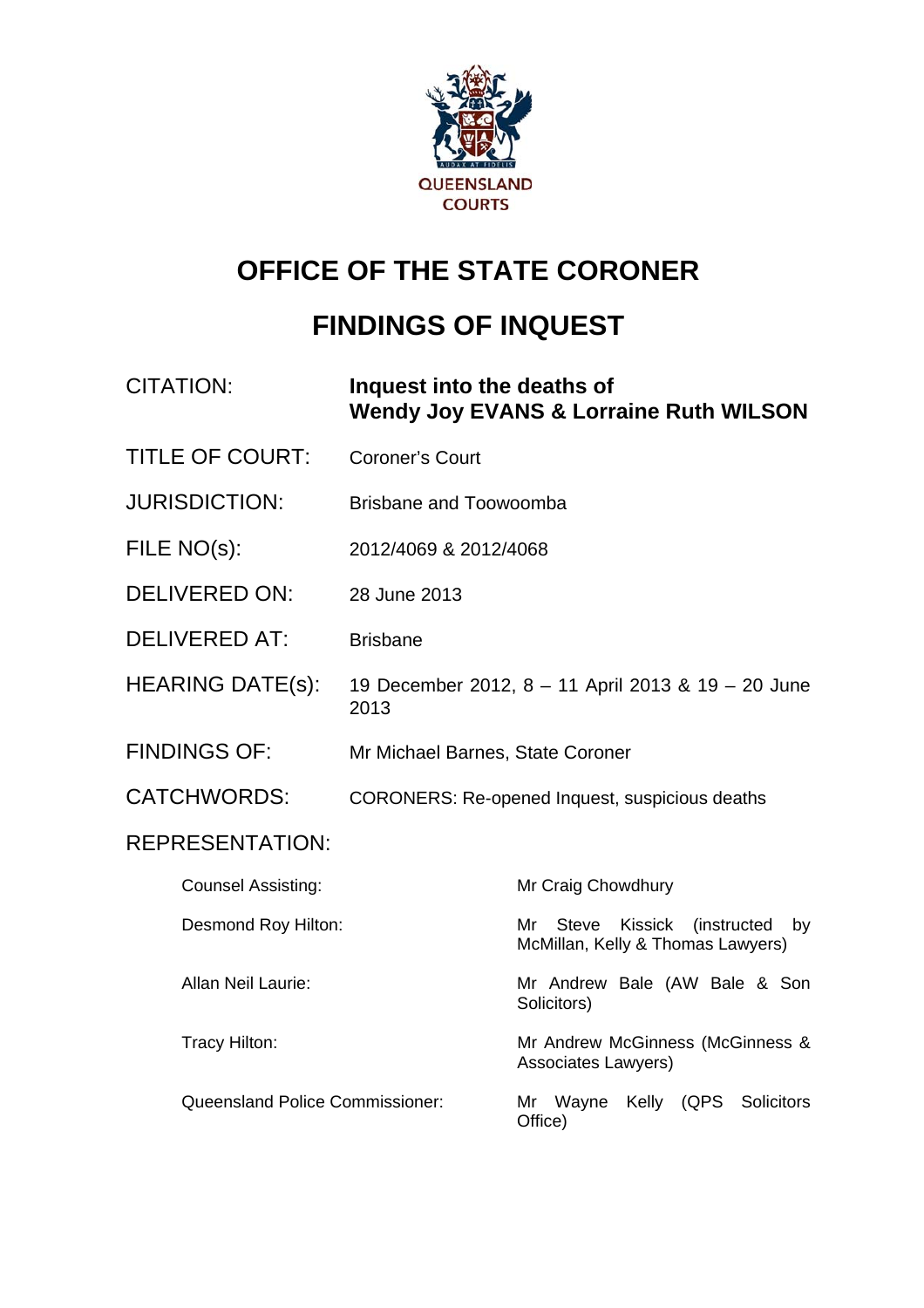#### **Table of Contents**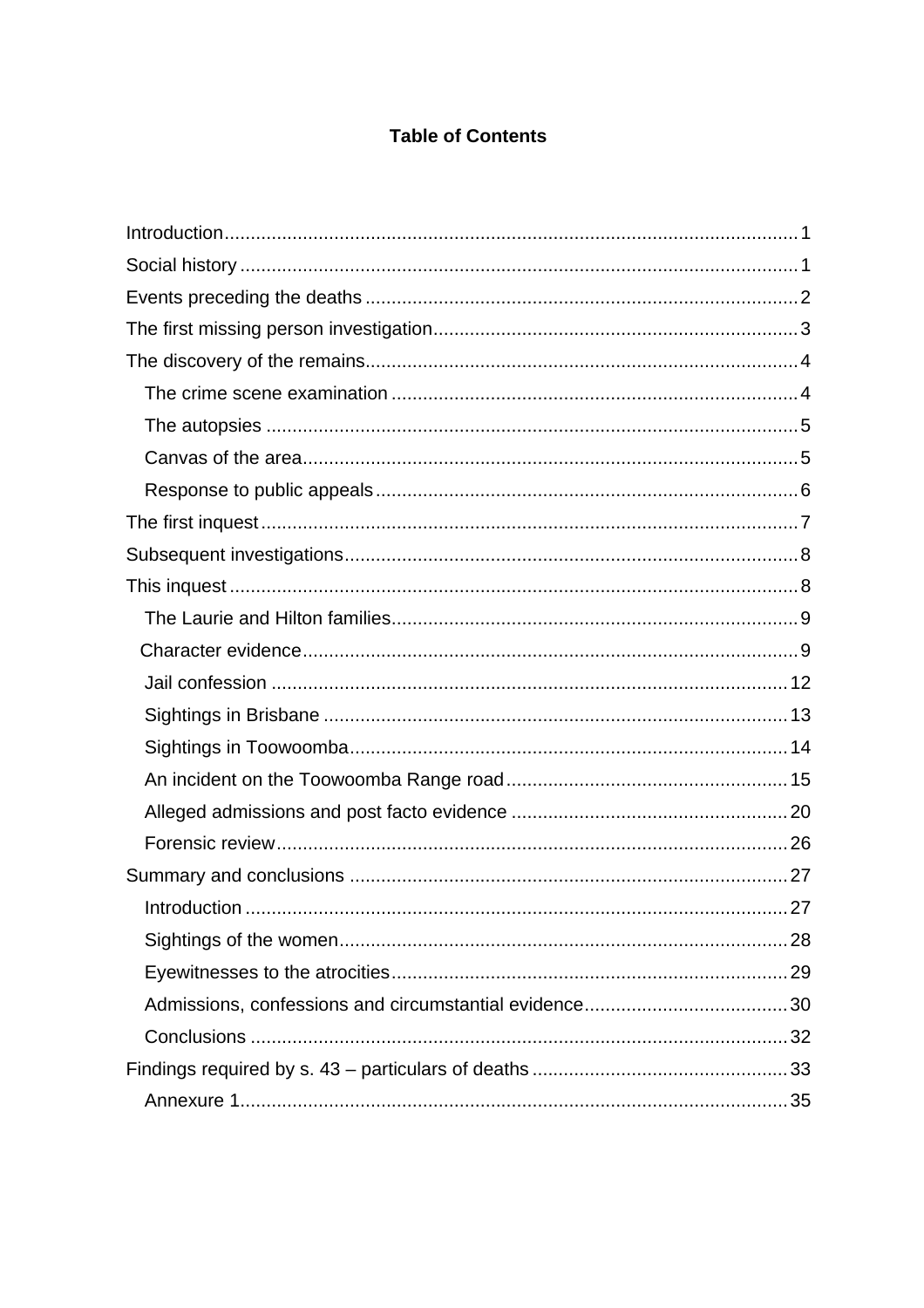# <span id="page-2-0"></span>**Introduction**

On Sunday 6 October 1974, Lorraine Ruth Wilson, 20, and her friend Wendy Joy Evans, 18, both nurses who usually worked in Sydney, left Brisbane to hitch-hike to Dubbo in New South Wales where Ms Wilson's parents lived.

Their families never heard from nor saw them again.

On Friday 25 June 1976, the skeletal remains of two persons and some personal effects were found in the bush near Murphy's Creek via Toowoomba. An autopsy examination confirmed the remains were of Ms Wilson and Ms Evans; both had clearly suffered significant skull fractures causing death.

In November 1985, a coroner found that both women were murdered by a person or persons unknown between 6 October 1974 and 12 October 1974 and the inquest was *conditionally closed*.

Since that time further investigations have been undertaken by a number of detectives. As a result of continuing concern raised by members of the girls' families, on 7 September 2012, the Attorney-General, the Honourable Jarrod Bleijie MP, exercised the authority vested in him by s. 47(1) of the *Coroners Act 1958* to direct the inquest be reopened. That occurred and these are the findings of that inquest.

# **Social history**

Lorraine Ruth Wilson was born at Dubbo, New South Wales on 21 July 1954. She was the youngest of four children.

After leaving school, she worked in a number of administrative positions in various businesses in Sydney. She commenced nursing at the St George Hospital, Kogarah, Sydney in August 1973. Just prior to her disappearance, she had completed her first year examinations.

Lorraine was 5' 5 1/2" or 166cm tall, of medium build with an olive complexion. At the time of her disappearance she had waist length, light brown, wavy hair.

Wendy Joy Evans was born in Sydney on 31 January 1956. She was the third of five children.

She did well at school but chose to leave after her 5th year of secondary schooling to train as a nurse.

Wendy commenced nursing at the St George Hospital Kogarah Sydney in mid August 1973. She too had just completed her first year examinations prior to disappearing.

She was 5' 2" or 157cm tall and at the time of her disappearance, she weighed approximately 11 stone or 70kgs. She had blue eyes and short, wavy, light brown hair.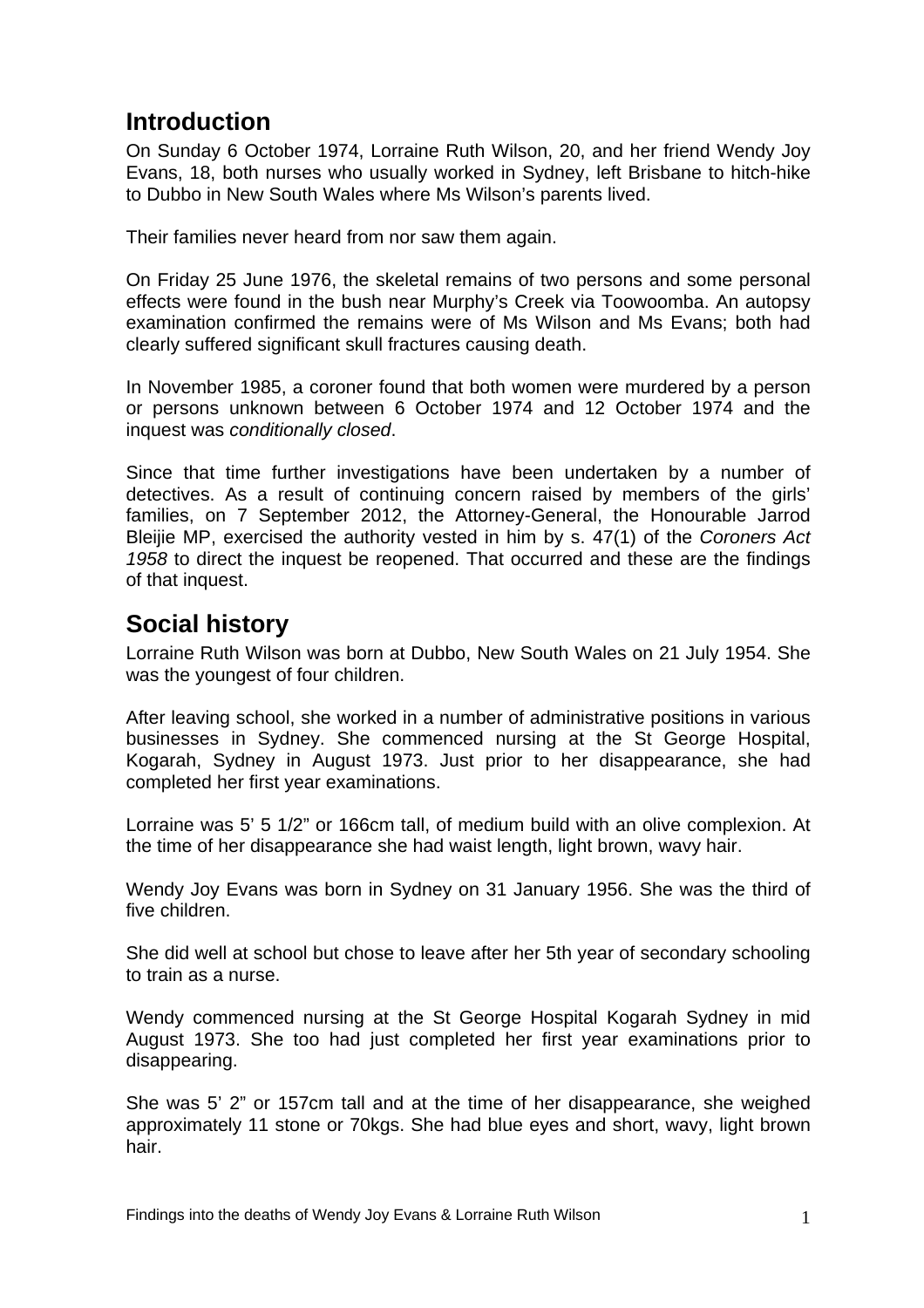## <span id="page-3-0"></span>**Events preceding the deaths**

On 27 August 1974, Ms Wilson and Ms Evans commenced recreation leave. Lorraine travelled to her parents' property near Dubbo and Wendy to her mother's place in Ashfield, Sydney. The girls then reunited in Sydney to go on a bus tour. It would take them from Sydney to Brisbane, Townsville, Mt Isa, Katherine, Darwin and Alice Springs. The bus returned through Dubbo and arrived there on 27 September 1974. The girls were collected by Ms Wilson's parents and stayed at the family property until Monday 30 September. They then left in Lorraine Wilson's Volkswagen, intending to travel to Brisbane.

On route, the vehicle broke down. It was towed to a mechanic's workshop in Goondiwindi where it was left for repairs that were anticipated to take a week or more.

The girls then hitchhiked to Brisbane, arriving at the home of Wendy's sister, Susan Vlismas, and her family at Camp Hill, on the evening of Monday 30 September 1974.

Ms Evans and Ms Wilson stayed in Brisbane for the rest of that week shopping by day and attending restaurants and hotels at night.

On a number of occasions during the week, Ms Wilson made contact with the mechanic at Goondiwindi to find out when the Volkswagen would be ready for collection and how much the repairs would cost.

Because of uncertainty as to how long that might take and the girls' need to be back in Sydney by 10 October for work, it was decided they would go directly to Dubbo and Lorraine's parents would collect the VW from Goondiwindi when the repairs had been completed.

They told Ms Vlismas they were going to hitchhike to Dubbo, but they did not tell her what route they intended to take. Lorraine had previously mentioned that she wanted to go to the Gold Coast to get a tan before she went back to work.

Ms Vlismas suggested they take a train or a bus but this suggestion was rejected by the girls on account of the cost involved, even though Wendy's sister offered to lend her the money.

At about 11:00am on Sunday 6 October Lorraine and Wendy left Ms Vlismas's house each carrying a small vinyl suitcase (they had left one larger suitcase in the car in Goondiwindi and another at Ms Vlismas's house). They both also carried a shoulder bag. Ms Vlismas understood they were going to catch a bus to an outer suburb from where they would hitchhike.

Lorraine was wearing a pair of new blue jeans and a striped cheese cloth shirt. Wendy was also wearing jeans and a blue t-shirt. They were both wearing *black slaps* - thong like footwear with a straw base and velvet straps.

On Saturday 12 October when Ms Wilson's mother had not heard from her daughter, she at first presumed the girls had returned directly to Sydney. She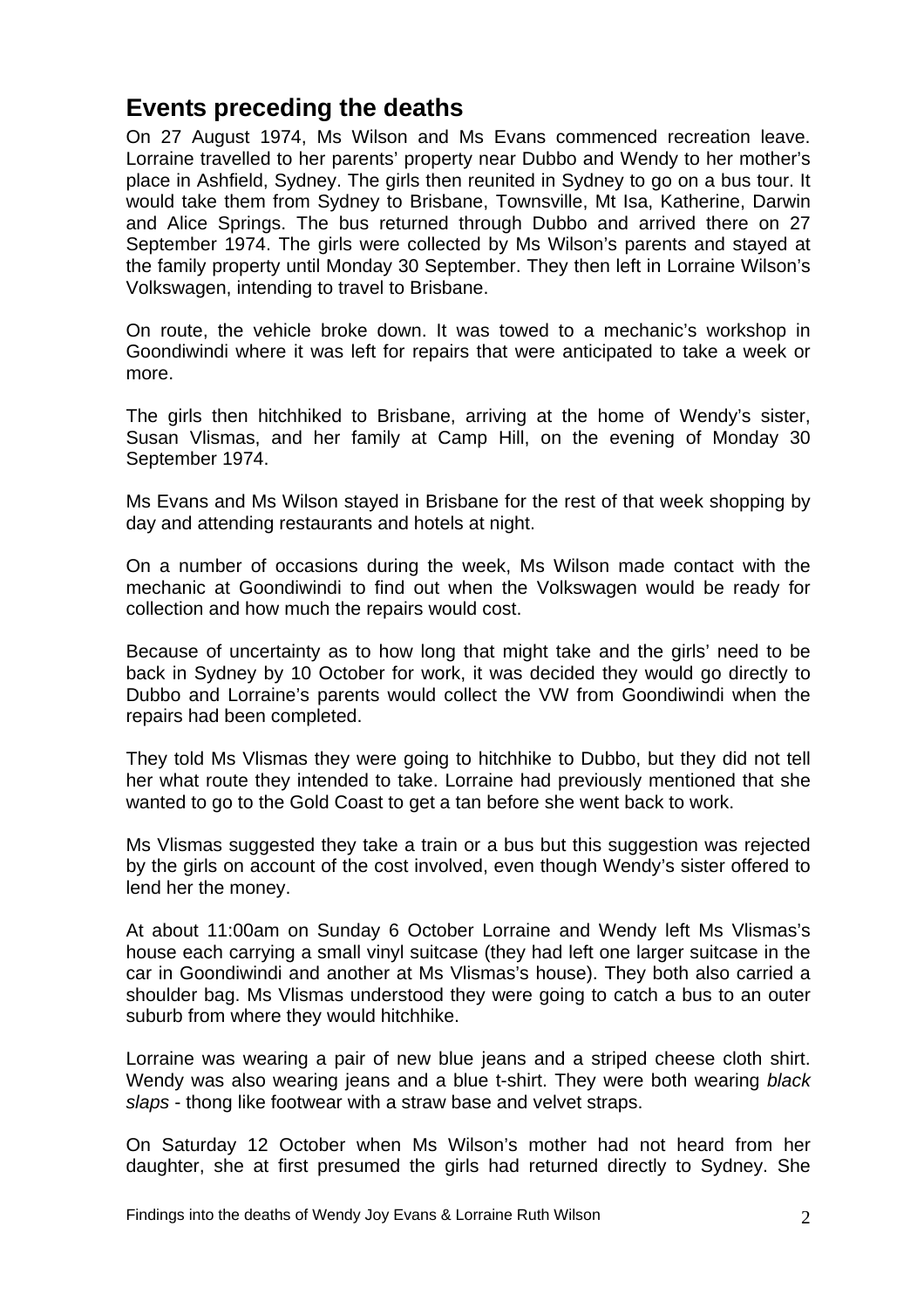<span id="page-4-0"></span>therefore contacted her son who resided there and asked him to make enquiries with the hospital where the girls worked. When enquiries failed to locate the girls either in Sydney or at their relatives in Brisbane where they had been staying, Ms Wilson's aunt in Brisbane reported them missing to the Chermside Police Station on 12 October.

# **The first missing person investigation**

Police instituted a media strategy which involved the circulation of photographs of the girls to the public with accompanying appeals for any information about their whereabouts. It produced sparse results.

Police were able to locate and interview a person who had assisted the girls when their car broke down near Goondiwindi, the mechanic who had fixed it and the person who had given them a lift when they had hitchhiked from Goondiwindi to Brisbane.

Wendy had told her sister that on one of the evenings when they had gone into the city while they were staying with her, they had socialised at a hotel with some young car salesmen from a particular firm. These men were located and interviewed. As a result, there was no reason to suspect they had seen the women again after the night in question.

There were no confirmed sightings of them since they left Camp Hill.

On the night of 6 October 1974, a police officer Ian Hamilton was performing duties with the Toowoomba Traffic Branch when he was detailed to take up with the caretakers of Yukarnavale Youth Camp, which was situated approximately halfway between Withcott and Toowoomba on the uphill section of the Toowoomba Range road. They reported hearing a woman screaming in the vicinity of the camp.

The now retired officer told the inquest he went to the camp just after 9.00pm. The caretakers took him and his partner to a location about 80 metres from the camp, further up the range. They told him they had heard a woman screaming for 20 minutes to half an hour before they reported their concerns to police.

Initially Mr Hamilton heard nothing, but after a few minutes, he too heard screams. He described them as *the most terrifying and horrendous screams* he had ever heard – *blood curdling*. Frustratingly, he could not identify even the direction from which the screams were coming as the blustery winds swirled the sound around, distorting the direction and distance of its origin. Sometimes it seemed the noises were coming from the east, up the range, at other times it seemed they originated at the top of the range.

After 30 to 40 minutes they commenced patrolling the area, driving down through Withcott to Postmans Ridge and along the top of the escarpment. They found and heard nothing despite stopping from time to time and alighting from the police car. At about midnight they returned to the station and told the commencing crew what had occurred.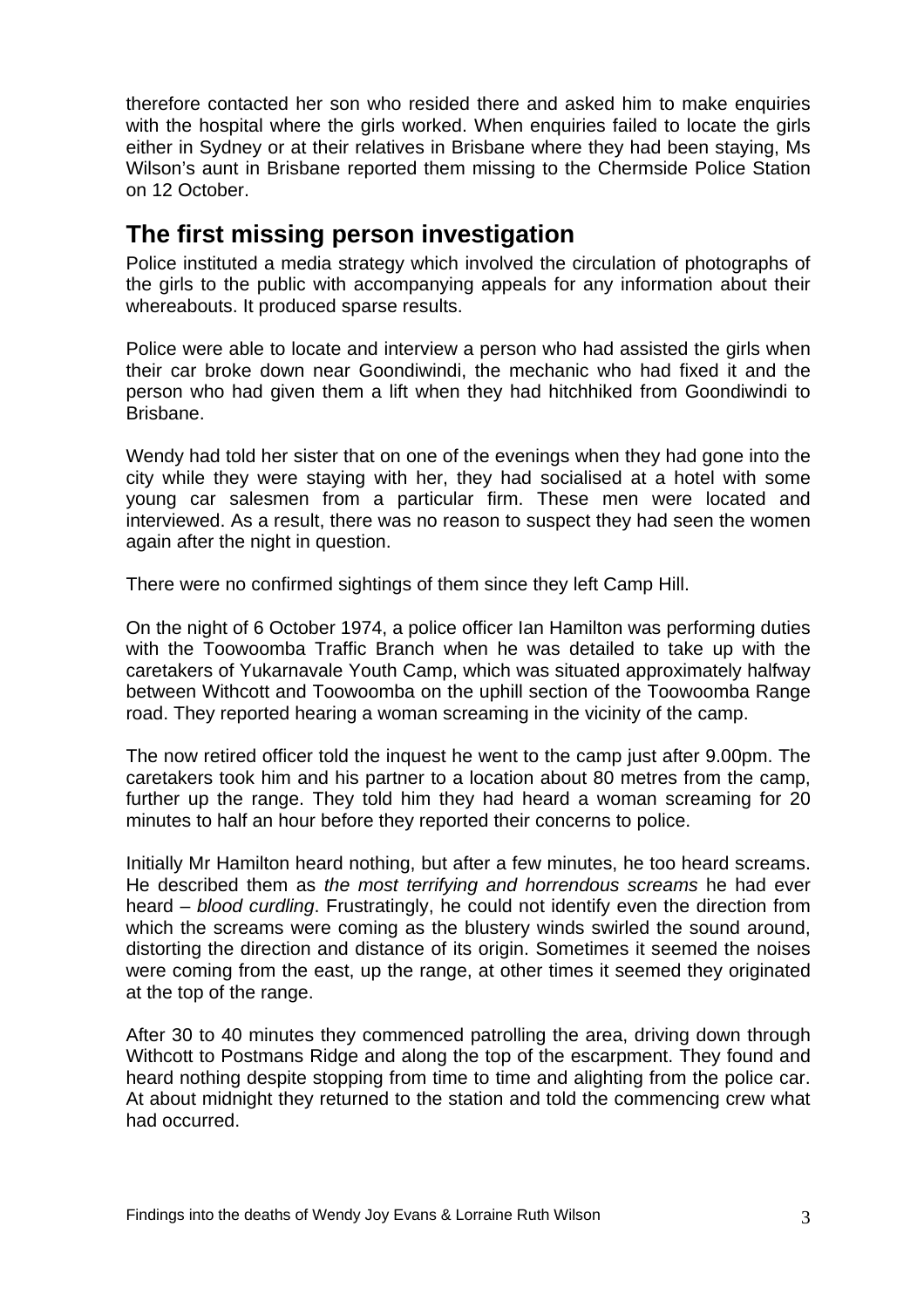<span id="page-5-0"></span>As this occurred a week before the women were reported missing, the possible connection between those events was not considered until the women's remains were found nearly two years later. Mr Hamilton said he then checked the relevant records and was able to confirm the date of the incident. He is sure he then brought the matter to the attention of the Homicide Squad detectives who had taken charge of the case. He also believes he gave them intelligence about a group of offenders who he knew to be committing sexual assaults in the town. This is the group who have since become prime suspects for these murders.

In the weeks and months following the disappearance of the women, police received hundreds of reports of possible sightings from places as distant as far north Queensland, the Northern Territory and central New South Wales. Each of these reports seems to have been 'run out' appropriately. None suggested the women might have been murdered in the vicinity of where their remains were subsequently found. The investigation, although still open, had stalled.

### **The discovery of the remains**

On 25 June 1976, an elderly courting couple were parking in the bush near Murphy's Creek, a small settlement approximately 30 kilometres north east of Toowoomba. They had driven off Murphy's Creek Road approximately 2.5 kilometres west of the hamlet onto an unsealed track. After approximately 300 metres they had turned onto an even smaller track and after driving another 400 metres, had parked. At one stage they had alighted from the car and gone through a gateway into a wooded paddock. After walking approximately 100 metres from the fence line they were shocked to find bones they correctly identified as human, along with other personal effects. Fearing they had discovered a crime scene they quickly left the vicinity, intending to report the find to police.

They commenced driving back towards Toowoomba. Before getting there they came across a police car and told the officer of their find. They took the officer back to the location, where they pointed put two apparently human skulls and other bones.

Detectives were immediately summoned and travelled from Brisbane. It was readily apparent to the officers that the remains were likely to be those of Ms Evans and Ms Wilson – for example, a transistor radio with *Loraine Wilson* engraved on it was found close by.

#### *The crime scene examination*

The area was thoroughly searched by plain clothes and uniformed police with assistance from army personnel with mine detectors.

Although some bones were scattered over an area of about 20 metres by 20 metres, two largely intact skeletons could still be identified. In each case, extensively decayed jeans were found over leg bones and underwear found generally in place, with for example, bra clips fastened. In each case there were loops of cord found around a leg bone in a configuration that made it appear the women had been hobbled with the cord tied around each ankle and linked together in a formation apparently used by pig hunters to secure their prey.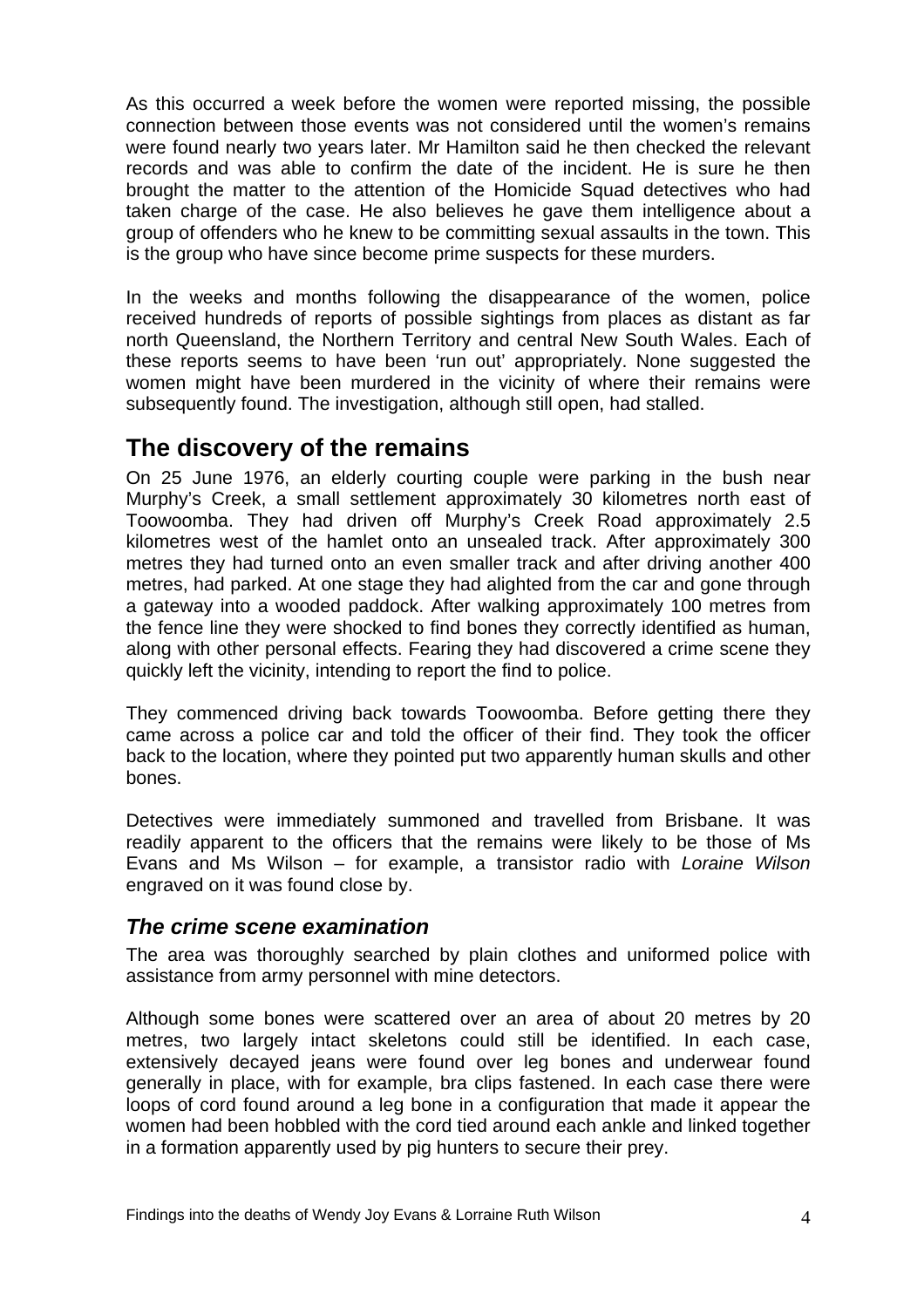<span id="page-6-0"></span>The two largely intact skeletons were found reasonably close together – five to seven metres apart. Some of the personal effects were also scattered about but others were grouped together as if they had fallen from a bag or suitcase and lay undisturbed.

Numerous personal effects such as cigarette lighters, toothbrushes, hair brushes, etc were found at the scene along with numerous items of clothing and some jewellery, in particular an astrological cancer sign pendant and two rings. The women's wallets, a bank book and a cheque book they were known to have with them, were not found at the scene.

One of the rings was a gold ring of unusual design which Lorraine's mother identified as usually being worn by her daughter. The other was a white metal dress ring, commonly called a signet ring and usually worn by a male. It was not identified by the families of either woman as belonging to either of them. Wayne Hilton's wife, Roylene Hilton, told Detective Ruge her estranged husband used to wear such a ring, but she thought it was gold, rather than silver or white, and he still had possession of it when they separated in 1979.

#### *The autopsies*

The skull which was initially and correctly identified as Lorraine Wilson was fairly intact with the major fractures focused on the left back side of the head. The forensic pathologist, who attended the scene and examined it, estimated that one to three blows would have been necessary to cause what would have been quickly fatal injuries.

The skull that was initially and correctly identified as Wendy Evans showed extensive injuries to the facial area, the top of the head, and both sides of the head resulting in severe fractures. Her injuries were multiple with obviously large numbers of separate blows causing the injuries. It was suggested her face would have been literally *bashed to a pulp* and that she had suffered many more blows than would have been sufficient to kill her.

Anti-mortem dental records of both women were obtained. A comparison by a forensic dentist confirmed the identification of Wendy Joy Evans and Lorraine Ruth Wilson.

#### *Canvas of the area*

The area in which the women's remains were found was very sparsely settled. There were no residences within a kilometre. Police did however take up with all of those residing in the area. A man employed by a local feed lot told them that on 1 November 1974 he went into the area where the remains were found, looking for three head of cattle which had escaped. He smelt a strong odour which made him suspect one of the beasts may have died and so he tried to find the source of the smell. He took police to where he had searched and it was apparent he had come within some fifty metres of the crime scene. However, he did not see anything and left the area. This was an unfortunate coincidence, as obviously had they women's remains been found so soon after their death, it is more likely an effective investigation may have been mounted.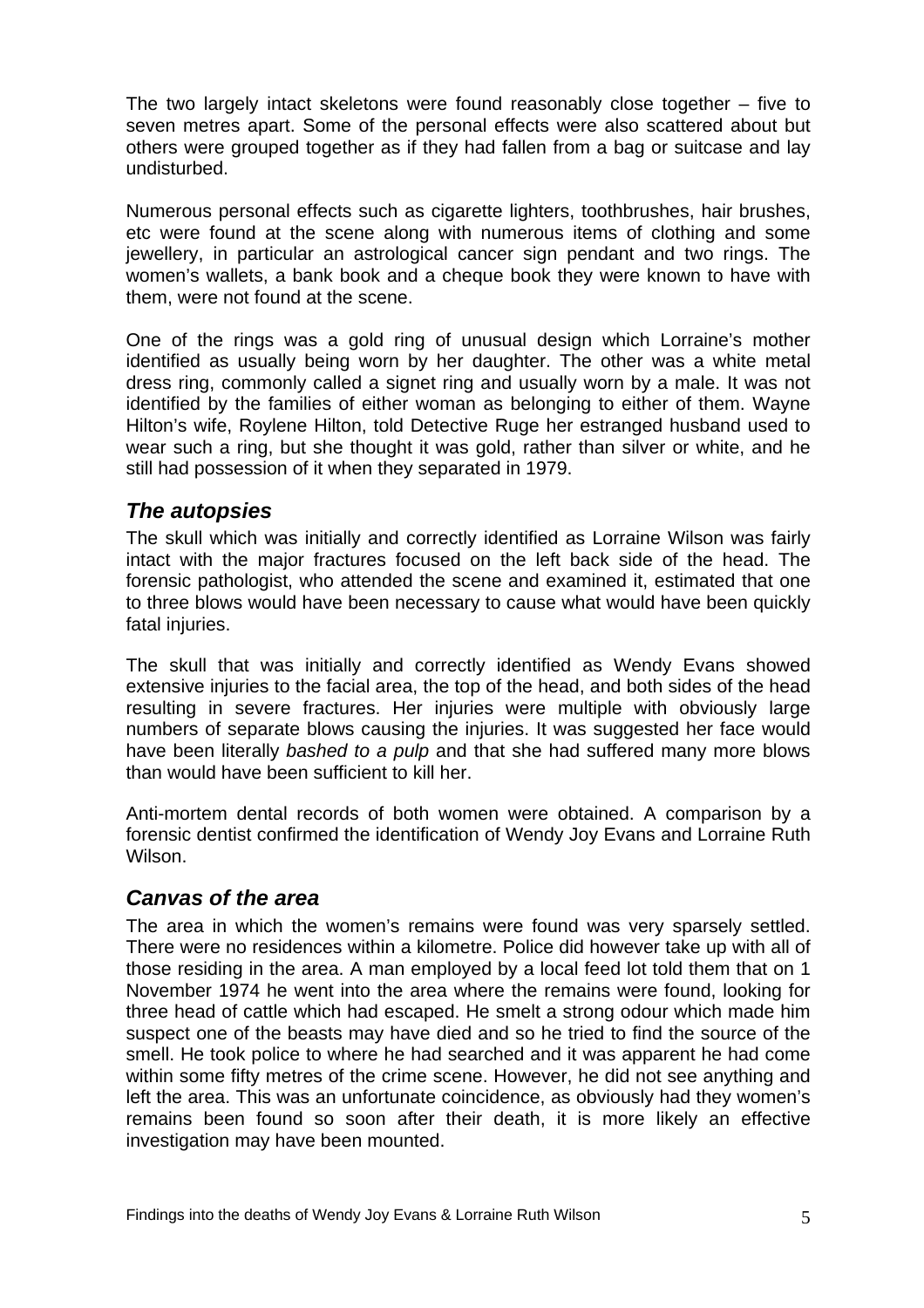#### <span id="page-7-0"></span>*Response to public appeals*

As a result of publicity generated by the find and calls by police for anyone with information to come forward, hundreds of people did so.

In July 1976, a \$100,000 reward was posted but it did not prompt any further witnesses to come forward.

Again many hundreds of leads were 'run out' with no success. Unfortunately, however, some reports which may have been more productive were they investigated were not followed up.

In July 1976, an anonymous male caller told police that two brothers named Hilton were in the habit of picking up schoolgirls in Toowoomba for sex. One girl had reported to the caller that she had resisted their advances and had been tied up and raped. They were said to be associated with a man named Hunt. Attempts were made to indentify these suspects but it doesn't seem that at this time anyone named Hilton or Hunt was interviewed about any possible involvement in the deaths of Ms Evans and Ms Wilson.

Mr and Mrs Britcher reported to police that in October 1974 their daughter was hospitalised in Toowoomba and they regularly visited her from their home at the bottom of the Toowoomba Range in Lockyer. They claimed on one occasion when travelling down the Toowoomba Range Road returning home, on either the weekend of 6/7 October or the weekend before, they saw a female struggling with a male person beside the road. They saw a pale coloured EJ Holden parked on the left hand side of the road. As they passed they heard the girl call out for help but they did not stop. As they passed, Mrs Britcher looked back and saw the man trying to get the girl into the car and she saw in front of the car, two other men and another woman.

The detectives who actioned this report made inquiries with the hospital in which the Britcher's daughter was a patient and concluded from the admission records that they must have been mistaken about the timing of these events. They also found no complaint had been made to police about a woman being assaulted in this vicinity and therefore concluded the report had been *Eliminated*.

In October 1976, a bus driver approached police to report his suspicions that he may have seen the missing women at Oxley. He advised he had a record of a trip he took on 13 October 1974 and a memory that the week before he had taken another trip from Toowoomba to Brisbane. If he is right, that would mean the second trip occurred on 6 October, the day the women left Wendy's sisters house.

The bus driver said as he approached the western outskirts of Brisbane *between the Jindalee lights and the police academy Oxley on Ipswich Road*, he saw two females standing on the outbound side of the road with some luggage. He could not provide a detailed description of the girls other than to say they were young, possibly in their 20's and one was significantly taller than the other.

In the short time he had them in his sight he saw what he believes was a 1963 Holden EK sedan which was faded light green in colour, and which possibly had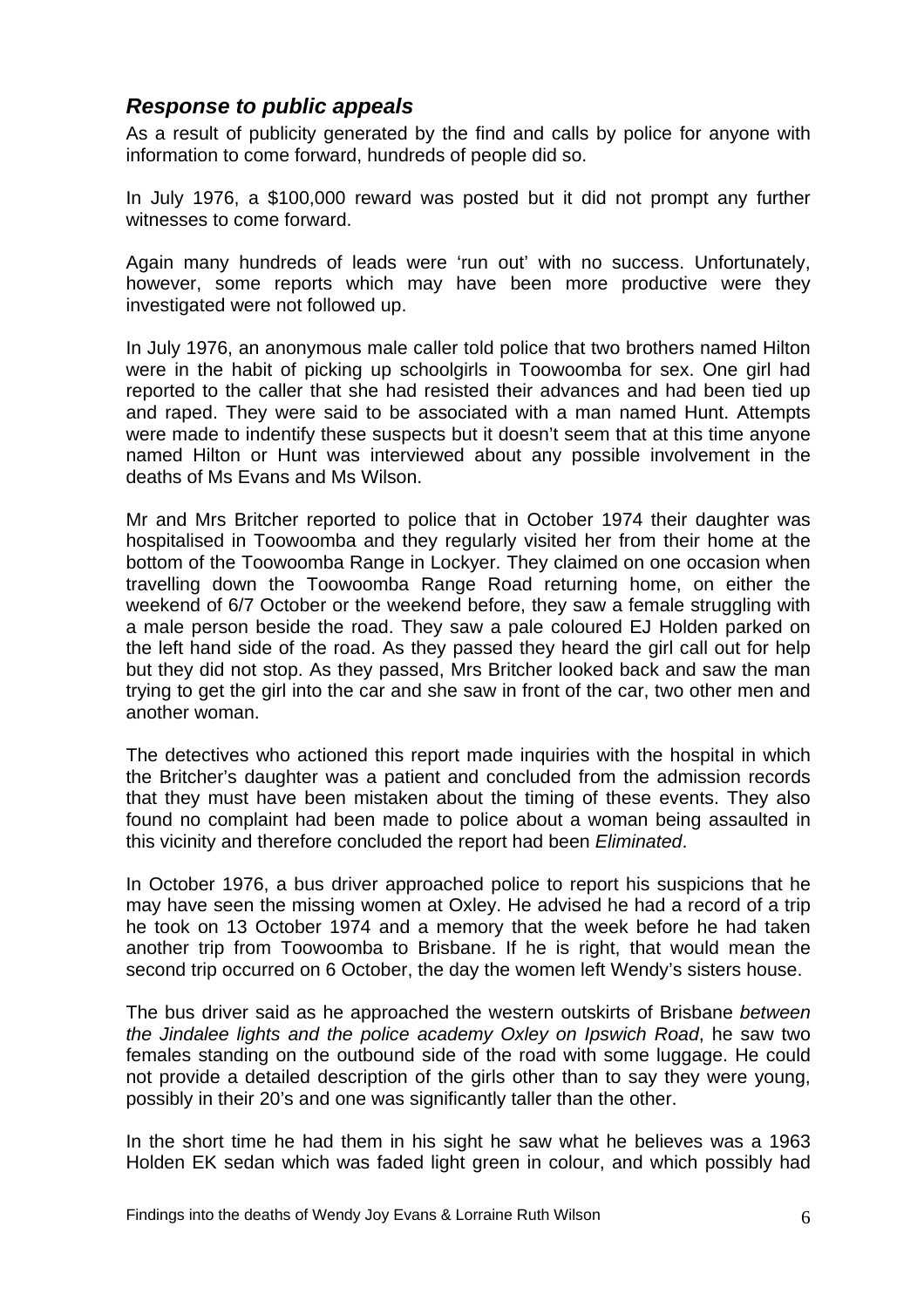<span id="page-8-0"></span>roof racks or board racks on top, pull up along side the girls and they got into the back seat. The vehicle was being driven by a youth who appeared to be about 20 years of age, with shoulder length fair hair and in his company was another youth of about the same age with what the bus driver referred to as fair hair in an *afro style*.

This information was also disseminated to the media in broadcasts which made clear the police wanted to speak with anyone who had seen or was driving such a vehicle in that area at that time. In seems another person may have also seen the women in the company of the men in the faded green Holden and although he says he came forward to police in 1980, no statement was taken from him until 1989. That person, Anthony Doherty says he approached police in 1976 or 1977 by telephoning police headquarters and asking to speak to a detective.

He was put through to someone referred to as a *duty sergeant* who told Mr Doherty he must have been mistaken, as the girls had been seen at Holland Park and were going down the Pacific Highway to Sydney. This was consistent with the initial hypothesis that the girls had been the victims of the so called *Gold Coast hitchhiker murders* a notorious series of crimes then under investigation.

After a flurry of information in 1976 through to 1980, the leads seemed to dry up with little progress being made. The detectives concluded the investigation was at a stand still and provided a report to the coroner in January 1985. They concluded in their report that *a very active and concentrated investigation since their actual disappearance* has resulted in no evidence being obtained that would identify any offender.

# **The first inquest**

An inquest was opened in Toowoomba on 20 June 1985 before an acting coroner. A local senior constable appeared to assist the coroner. He tendered the police file and photographs. No witnesses were called. The inquest was adjourned to a date to be fixed at the Coroner's Court at Bundaberg for the taking of evidence of the principal investigator, Inspector Frank Swindells, who by that stage had been transferred from the Homicide Squad to Bundaberg.

The inquest continued in Bundaberg on 25 October 1985 before a local magistrate coroner. Inspector Swindells gave evidence explaining where the remains of Ms Wilson and Ms Evans had been found and giving an overview of the investigation. He concluded there were no definite suspects. He identified the report he and Detective Senior Constable Clohessy had prepared. He advised the court the investigation was ongoing. He was asked no questions, no other witnesses were called and the inquest was adjourned back to Toowoomba.

The inquest resumed in Toowoomba on 28 November 1985 before the local magistrate coroner. A local senior constable appeared to assist the coroner.

There were no other appearances and no witnesses were called. Based on the report which had been previously tendered the coroner confirmed the identity of the dead women and that they died at Murphy's Creek, *probably around about the*  12<sup>th</sup> of October 1974, although he did not give any reason for specifying that date.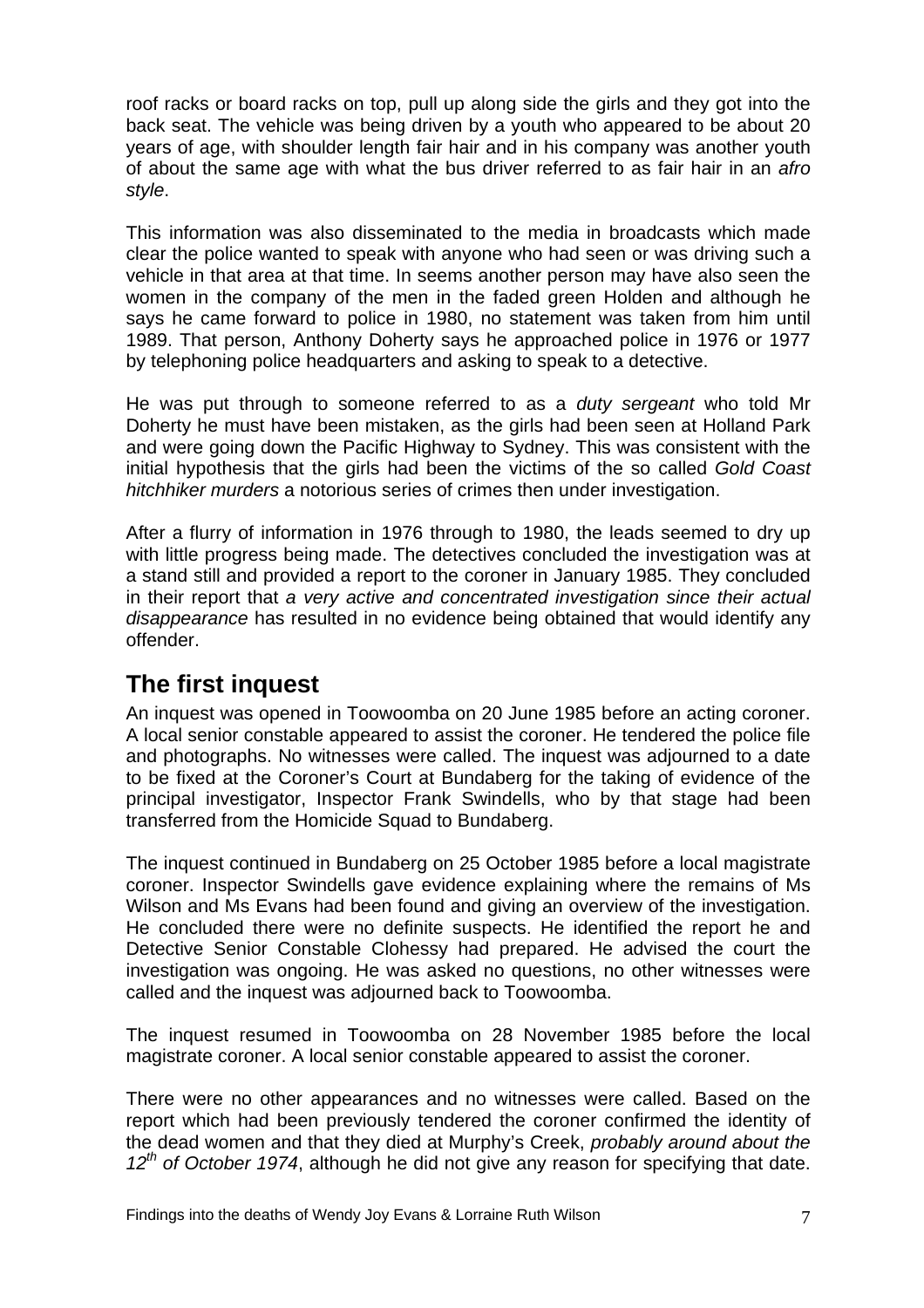<span id="page-9-0"></span>He recited the circumstances under which the girls left Brisbane and the circumstances under which their remains were found. He accepted the cause of death shown on the post mortem examination certificates to be head fractures in both cases. He observed that no fresh evidence had come forward despite repeated media campaigns and the offering of a substantial reward. He concluded *the police investigation is at a standstill*. He also noted the inquest could be reopened at the direction of the Minister for Justice should any fresh evidence come to light. He concluded; *Lorraine Ruth Wilson and Wendy Joy Evans were murdered by a person or persons unknown*.

## **Subsequent investigations**

In March 1988, New South Wales police forwarded to the Toowoomba Criminal Investigation Branch allegations by a prisoner that another prisoner had claimed he and another person had picked up two nurses and raped and murdered them. As the second prisoner and the person he nominated as being involved usually resided in Toowoomba, and as the offences referred to were allegedly committed in that area, the information had been referred to police there.

That information was responded to by the then Detective Senior Constable G P (Paul) Ruge. Over the next three years, before his transfer to Gladstone, Mr Ruge actively investigated all available sources of information about the murders. Mr Ruge prepared a detailed report immediately prior to his transfer, wrote to this court prior to the convening of this inquest, attended, gave evidence and provided further assistance during the course of the inquest. As Mr Ruge had retired from the Queensland Police Service (QPS) in 2008 his continuing commitment to this investigation is commendable.

In 2004, Detective Inspector Kerry Johnson was attached to the Homicide Investigation Group within the QPS. In accordance with usual practice, when he completed a major investigation and had no pressing new work, he was allocated a 'cold case' to review. This is how he became involved in the unsolved Evans and Wilson murder. He exhaustively reviewed all the case material and re-interviewed all the key witnesses and suspects who were still alive. He compiled a detailed report of the results of this review. In 2012, he was transferred to another unit and Detective Senior Constable Christy Schmidt assumed responsibility for the investigation. She also made further inquiries and collated the available data into a detailed report.

All three officers provided assistance to the court during this inquest and their dedication and application has enabled far more information about what happened to the women to be made available to their families. I commend them on their efforts.

# **This inquest**

Because the initial inquest was convened under the *Coroners Act 1958*, it could only be reopened at the direction of the Attorney-General. As a result of submissions from Ms Wilson's family such a direction was duly given on 7 September 2012.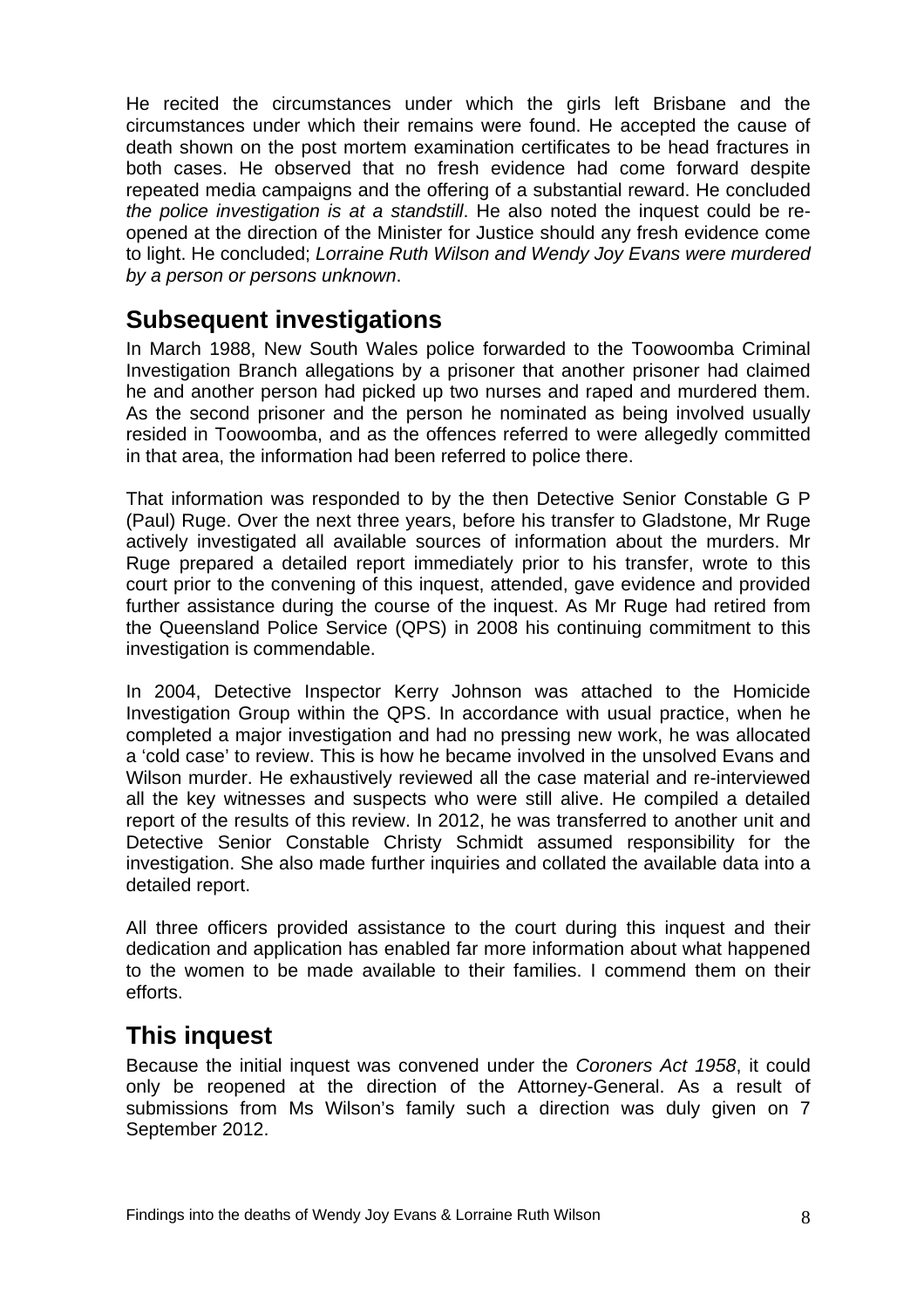<span id="page-10-0"></span>On 19 December 2012, a directions hearing was convened and Mr Craig Chowdhury was appointed counsel assisting. Leave to appear was granted to the QPS Commissioner. Before the commencement of the hearings heard in Toowoomba, leave to appear was granted to Desmond Hilton and Alan Neil Laurie (Ungie). Leave to appear was later granted to Ms Tracy Hilton, the daughter of Wayne Robert Hilton (Boogie).

Hearings were held in Toowoomba on 8 April 2013 and proceeded over four days. Twenty-nine (29) witnesses gave evidence. A further hearing was convened in Brisbane on 19 June 2013 where two further witnesses gave evidence. Oral submissions were heard on 20 June 2013.

As is often the case, the inquest itself prompted further witnesses to come forward. Their evidence was also received and considered. Set out below is a summary of the evidence on which I have relied to make the findings required by the Act.

There is authority for the proposition that a coroner should apply the civil standard of proof, namely the balance of probabilities, but the approach referred to as the Briginshaw sliding scale is applicable.<sup>[1](#page-10-0)</sup> This means the more significant the issue to be determined, the more serious an allegation or the more inherently unlikely an occurrence, the clearer and more persuasive the evidence needed for the trier of fact to be sufficiently satisfied it has been proven to the civil standard.<sup>[2](#page-10-0)</sup> This is the approach I have adopted in these proceedings.

#### *The Laurie and Hilton families*

As a result of the information gathered from many sources, commencing since soon after the women disappeared, suspicion has fallen on members of two extended and interrelated families who have for many decades resided in and around Toowoomba. A geno-chart showing the members of both families and their relationship to each other is annexure 1.

#### **Character evidence**

As a result of publicity generated by this inquest a number of women not connected to each other have come forward and made detailed claims of themselves and others being raped and assaulted by members of the Laurie and Hilton families. Some of these incidents were apparently reported to police at the time, but if that is true, it seems they were not effectively investigated. The majority were not, because it seems the victims were very young and unsure of their right to make a criminal complaint and had suffered abuse or neglect within their families and so, sadly, they were accepting of it.

Some of the statements describe degrading behaviour, sexual abuse and violence towards numerous women over protracted periods of time by a group of men that include members of the Hilton and Laurie families and their associates, some of whom are suspected of being involved in the deaths of Ms Evans and Ms Wilson.

Some of those who allege these suspects had a propensity for violence and to force unwilling young women to have sex with them have been called to give

 $\overline{a}$ <sup>1</sup> Anderson v Blashki [1993] 2 VR 89 at 96 per Gobbo J<br><sup>2</sup> Priginshow v Priginshow (1938) 60 CLB 336 at 361 per

 $2$  Briginshaw v Briginshaw (1938) 60 CLR 336 at 361 per Sir Owen Dixon J

Findings into the deaths of Wendy Joy Evans & Lorraine Ruth Wilson 9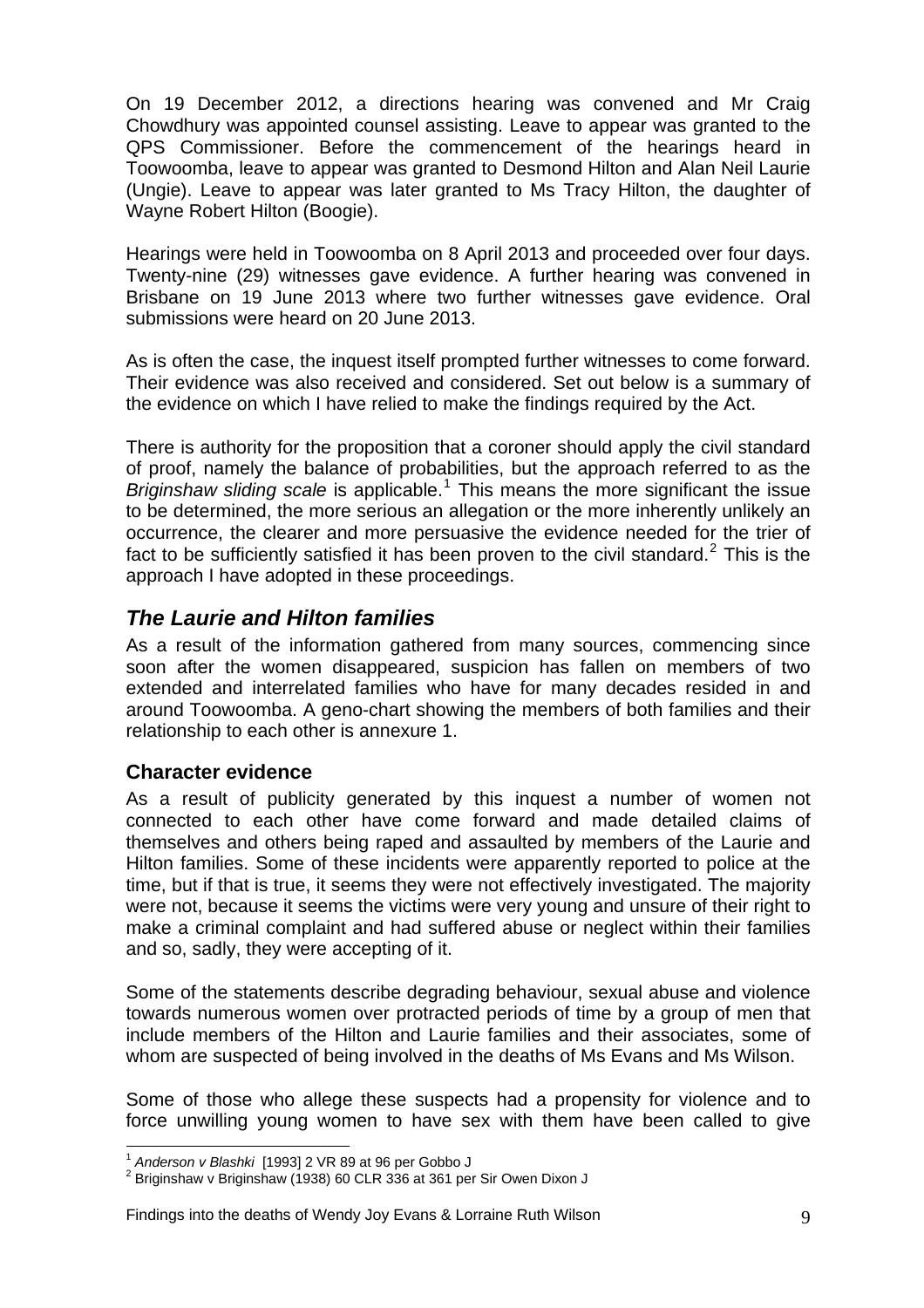evidence and have been cross examined by the legal representatives of the suspects who were represented at the inquest. No application was made for those whose evidence does not relate to the immediate circumstances of the deaths, but instead to a propensity of some of the suspects to assault and rape, to be called to give oral evidence. They were not called by the court because undoubtedly giving evidence of such matters in a public forum would be distressing in the extreme and as the precise particulars of their allegations are not of concern to this inquest - it is not within the jurisdiction to investigate incidents that did not result in death - there was no forensic purpose in doing so.

In an inquest the coroner is not bound by the rules of evidence and may admit any evidence the coroner considers may assist establish any of the matters within the scope of the inquest. However, a coroner must act judicially and must observe the rules of procedural fairness. That has caused me anxious consideration of whether it would be unfair to the subjects of the allegations to have regard to the untested evidence of these witnesses, especially when some of the subjects could not be given an opportunity to respond because they have died. It is also difficult to determine what weight should be given to such untested evidence.

I have concluded that in view of the similarity of so many reports made by numerous unconnected witnesses, some of whom did give evidence and were cross examined and some of whom were related and well known to the subjects of the allegations, it would be inappropriate to exclude any cogent evidence. I have determined it is permissible to have regard to all of the information as corroboration of the sworn and tested evidence that at about the time Ms Evans and Ms Wilson were murdered, members of the Laurie and Hilton families were in the habit of taking young women into the bush around Toowoomba and forcing them to have sex with threats of violence and actual violence. That conclusion is based on the following evidence.

• **Anne** alleges she was 19 in 1974 when she was raped by 'Shortie*'* Lawrence (sic) and another man. She said she accepted a lift home after being in the central business district on Saturday night. She didn't know the make of the car but said it was a light coloured sedan. Instead of taking her home they drove to open ground behind the Downlands College. They stopped the car, the other man got in the back seat and 'Shortie' locked the doors. They then both raped her after which they dropped her across the road from her home.

She told her father and the matter was reported to the police. She was examined by a government medical officer and her clothes were taken. She said she never heard any more about it and she was too scared to ring the police. She said; *after it had happened to me, I heard rumours that it was well known that they'd done it to lots of other girls*. In describing *Shortie* she says: *I remember Shortie having blondish shoulder length hair, slim build and he was of average height*.

• **Gail** said she was 16 in 1969 when she came into contact with Ian Laurie, Gordon Laurie and 'Shortie*'* Laurie. She said;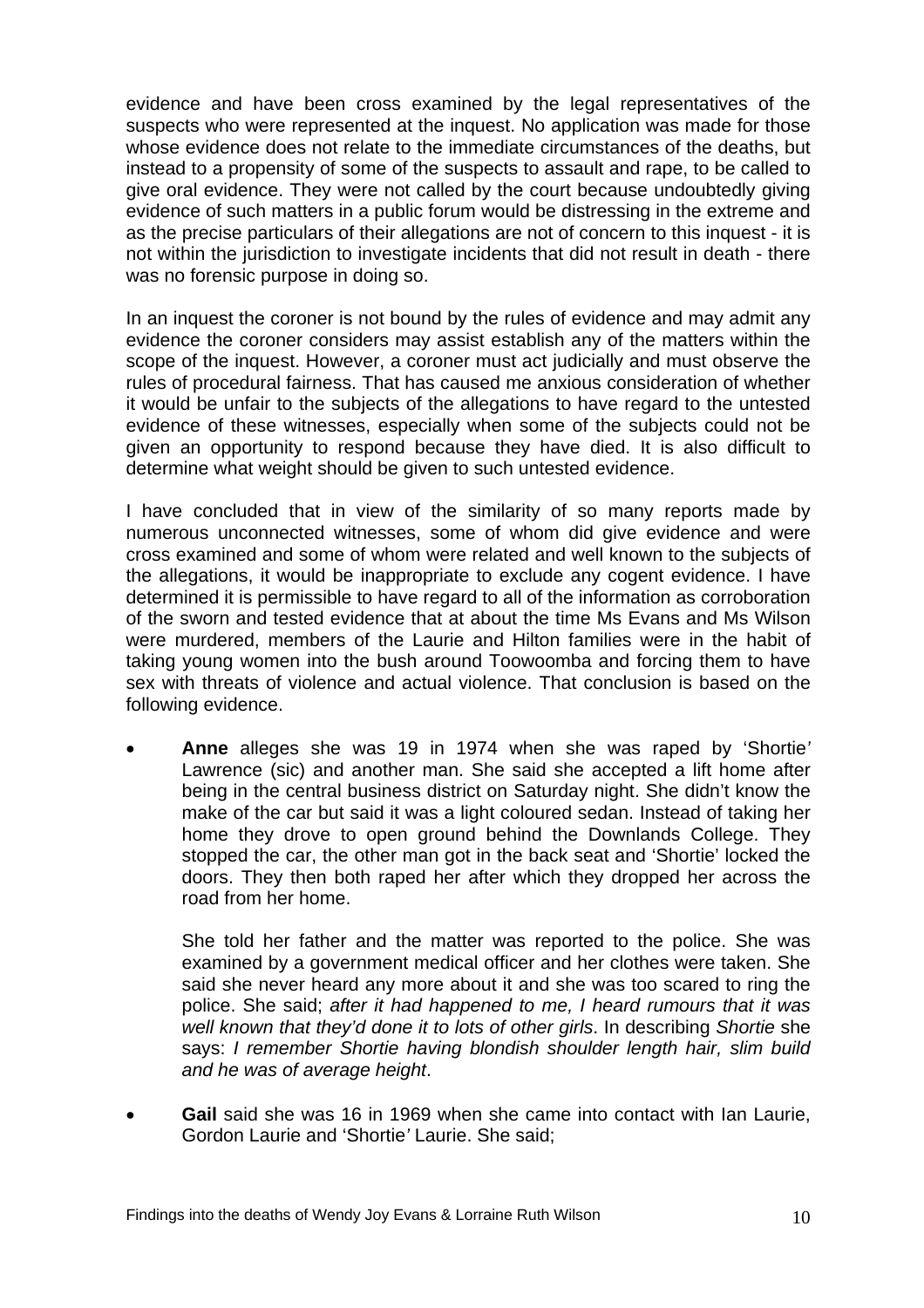*They'd get you in the car and offer to give you a lift home but you would never get home. When you got in the car there were no car door handles inside or window winders and when you ask why they would say because they are repairing the doors. That's why we couldn't get out of the car.* 

*And then they would take you out to Highfields Road between Toowoomba and Highfields. There they used to be a bush paddock out there and then in the meantime they would give you alcohol until you were drunk and you couldn't hold yourself up. You were so relaxed. You were nearly paralysed from the warm beer…That's when they would take advantage of you.* 

*They took my pants off I didn't. I remember seeing them pour alcohol on their 'old fellow' [penis] before they would rape me. I don't know why they would rape me…they took turns in raping me. I can't remember how many times I was raped by them and the other…* "

• **Kerry-Ann** was six when her mother left the family. She was sent to live with an aunt. She was then sent to boarding school in Brisbane. She did not settle well at school and left when she was 15. She went back to the family farm but did not fit in there as a result of conflict with her stepmother. Soon after, in 1974, she ran away and in the vicinity of Goondiwindi was picked up by a truck driver.

Of the truck driver Kerry-Ann said; *I think his name was Laurie. I think Laurie was his first name. I just knew him as 'Shortie'. He drove me in his truck to an isolated spot and repeatedly raped me*.

She claimed after this initial incident she stayed with associates of that man and on numerous occasions members of what she referred to as the *Hilton gang* also raped her. She claimed other people, including Kingsley Hunt, participated in these crimes.

She claimed a gang of men comprised of Hiltons, Lauries and others roamed around Toowoomba and Goondiwindi seeking women for sex. She said they habitually convened overnight parties around campfires in a riverbed near Goondiwindi. Kerry-Ann claimed that on numerous occasions she was raped by numerous men. *I was just brutally bashed with whatever these thugs could use on me and repeatedly raped by all of them, by the gang*. She claimed these types of parties were from time to time, convened at Murphy's Creek.

Kerry-Ann also said; *I can never remember being shoved into the boot but I certainly can remember that happened with a couple of local girls. One image keeps coming up and it is of a blonde haired girl, my age 14 or 15 at the time, with the ringlets*.

• **Desmond Hilton** was related to Wayne 'Boogie' Hilton and Trevor Hilton. Throughout his life he associated with them and members of the extended Laurie family. In 2008, he was interviewed by Detective Senior Sergeant Kerry Johnson and claimed that about the time of the murders Alan 'Shortie'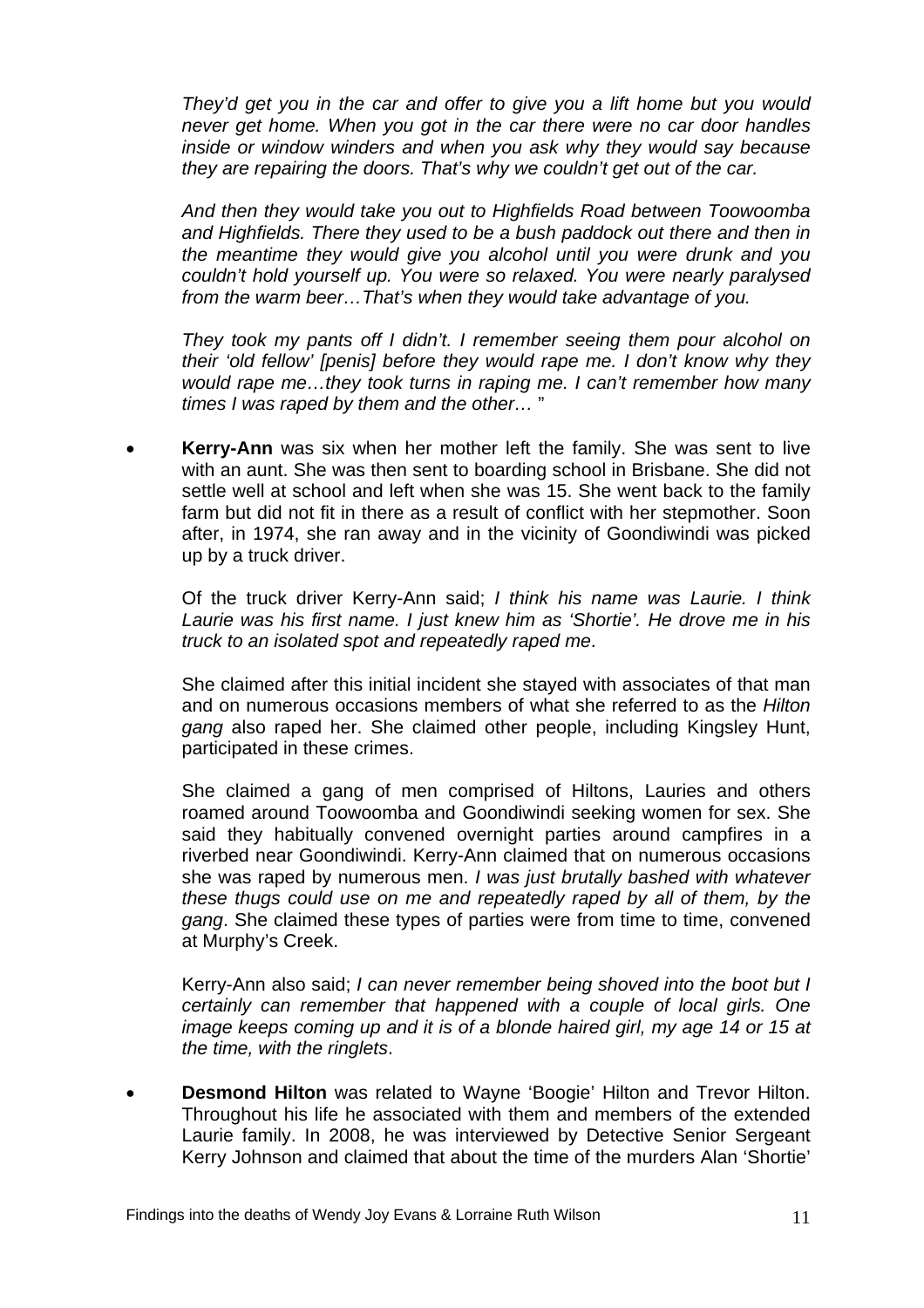<span id="page-13-0"></span>Laurie, Allan 'Ungie' Laurie, Larry Charles and Jimmy O'Neill arrived where he was staying in Toowoomba and told him; *They'd given two girls a good hiding down the, actually they didn't say down Murphy's Creek, they just said that they had given two girls a hiding down the bottom of the range.* He said he took that to mean they had done to the girls what they had done every weekend for a number of years, that is, *taken somebody out, given them a hiding, raped them* and *then when they had got what they wanted off them just left them there*.

• **Daryl Sutton** lived in Toowoomba in the 1970s. He knew members of the Hilton and Laurie families. He used to socialise with Wayne 'Boogie' Hilton, Teddy Laurie, Alan 'Shortie' Laurie and Arthur Laurie.

He claims to have seen 'Boogie' assault men and women on numerous occasions. He said; *I remember seeing him hit girls in the face and about the body… I don't know why he used to belt them. I think it was just to get his own way, to get what he wanted. He was renowned as a 'girl basher'.* 

- **Trevor Hilton** was a cousin or uncle of Wayne 'Boogie' Hilton. He gave evidence that on a number of occasions he saw 'Shortie' Laurie, 'Ungie' Laurie and Wayne Hilton assault women and push them into cars. He said those three also carried tyre levers, wheel spanners and/or baseball bats in their cars to use as weapons. He said they openly skited of forcing women to have sex with them.
- **Wayne Hilton's** former wife gave a statement to police in 1990 that dealt in part with his propensity for violence. She said *he would get very violent when drinking. He would fight anyone and had no qualms about hitting women.*

She also said:

*Wayne was very active sexually both by day and at night time, and whether he was drunk or he was sober, whenever he wanted sex he would just take it whether consented or not. I resisted him on some occasions but he just punched me up and held me down and forced me into sex*.

#### *Jail confession*

In 1988, Kenneth Insley, a sometimes resident of Toowoomba, was an inmate of a prison in Malabar, New South Wales. Early that year he provided information to NSW police concerning these matters. It was relayed to Detective Senior Constable Ruge who commenced making inquires. In October 1988, Detective Ruge interviewed Mr Insley and he provided a statement alleging that in 1984 he was in prison in Palen Creek in Queensland when he and Trevor Hilton got into a dispute and Mr Hilton intimated that he and Donnie Laurie had killed two people. He said the conversation did not go into details on that occasion.

He further alleged that a couple of years later, when he was living at Westbrook near Toowoomba, Donnie Laurie and Trevor Hilton came to his house and after they had been drinking for some time, began arguing. Trevor Hilton told him he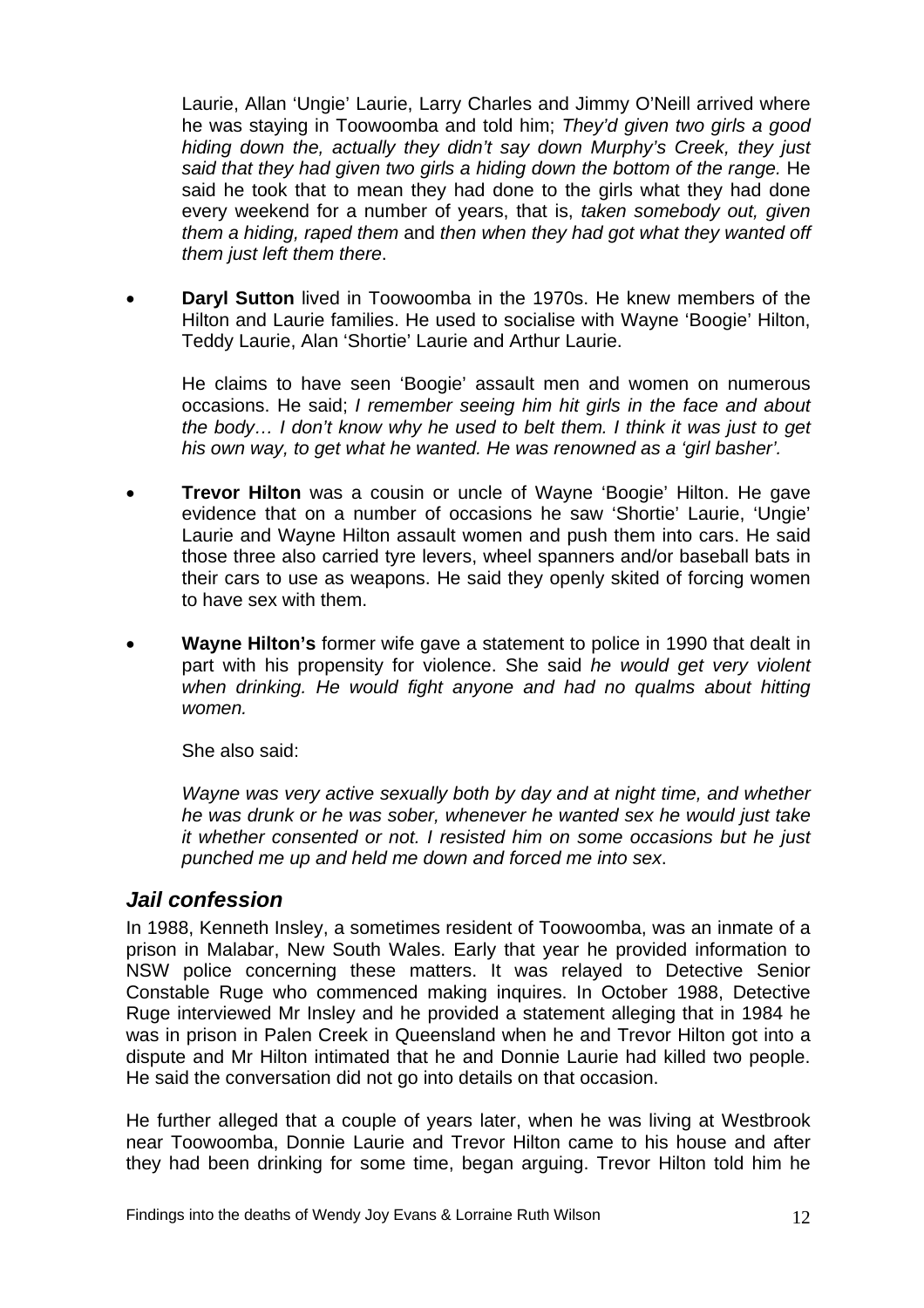<span id="page-14-0"></span>and Donnie had killed two nurses they had picked up from the Toowoomba Hospital. Mr Insley said Donnie Laurie sought to stop Trevor Hilton from talking about it but Mr Hilton did not accept this direction. He claims Trevor Hilton said to Donnie *we screwed them and killed them*. Mr Insley claimed he asked Mr Hilton where that occurred and was told *on the dirt road to the right going down Murphy's Creek Road*. He said Mr Hilton then started going into detail but Mr Insley tried to stop him as he didn't want to hear about it. He said Donnie Laurie was crying and very upset as a result of what Trevor Hilton was saying.

Mr Insley repeated these allegations at the inquest.

In November 1988, Mr Trevor Hilton was interviewed by Detective Ruge and Detective Tighe. He denied making the allegation referred to by Mr Insley and any involvement in the murders, claiming he was in jail at the relevant time. Checks with authorities confirm that from July 1974 till 2 November 1974 Mr Trevor Hilton was at Palen Creek prison farm.

However, he claimed in June 1988, an associate, Donald 'Donnie' Lloyd Laurie, who at one stage had been in a de facto relationship with his mother, had come to Mr Trevor Hilton's residence in Toowoomba and claimed another mutual acquaintance, Shiralee Withers, had reported to police that Mr Donnie Laurie and Trevor Hilton were responsible for the *Murphy's Creek murders*.

Mr Hilton claimed Donnie Laurie was very upset, crying and acting strangely. He wanted to leave Toowoomba and when Mr Hilton indicated he couldn't assist him, Mr Laurie is said to have gone to Inglewood by cab to stay with Trevor Hilton's uncle, Des Hilton.

Detective Ruge interviewed Mr Donnie Laurie in November 1988. He denied any involvement in the murders and denied ever having been to the scene where the bodies were found.

Over the next three years, Detective Ruge continued making inquiries. When he left Toowoomba, other officers continued with the case when time allowed until Detective Inspector Johnson and Detective Senior Constable Schmidt took over the job as a 'cold case' more recently.

A summary of the results of those inquiries is set out below.

#### *Sightings in Brisbane*

As detailed earlier, soon after the women's bodies were found, a bus driver on his way into Brisbane told police of seeing two girls matching the description of Ms Wilson and Ms Evans near the police academy in Oxley. Mr Doherty also contacted police with similar information about this time but it was not fed into the investigation at that stage.

Mr Doherty was finally interviewed in 1989 by Detective Ruge. Mr Doherty also gave evidence at the inquest.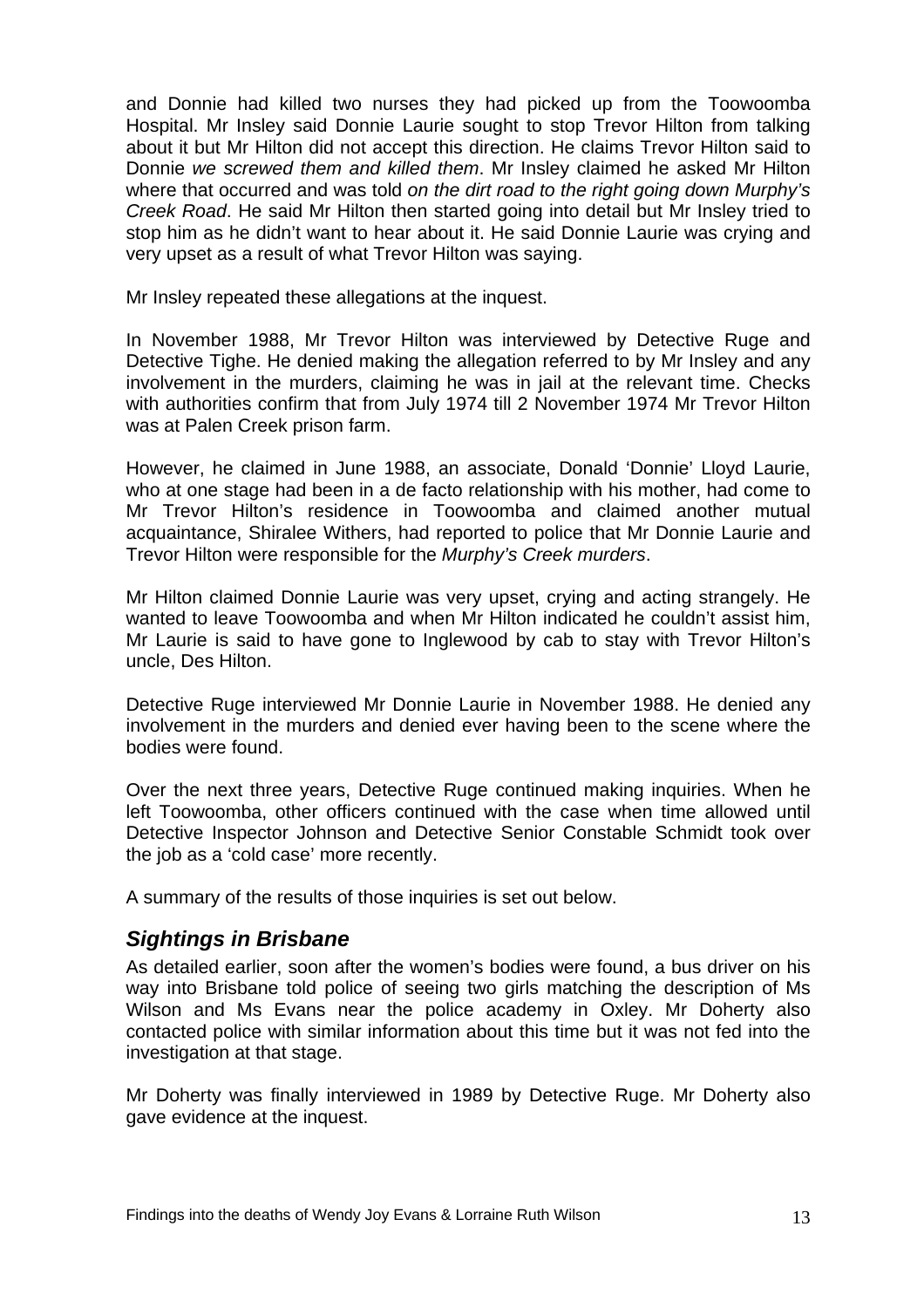<span id="page-15-0"></span>He said that on 6 October 1974 he was going to lunch at Oxley (although he conceded it may have been an evening meal) when they pulled up at a shop opposite the Oxley Hotel to buy a cake to take with them.

He noticed a young man sitting in a light green and white EH Holden. He told the inquest he took particular attention of this person because he initially thought he knew him.

He described the person in the car as about 20 years of age with a very scruffy appearance. He had a round face with black curly matted hair and when he looked at Mr Doherty *he had a silly grin on his face* leading Mr Doherty to think that the man *did not look real bright*. He described the car as an EH or EJ Holden, light green with a white roof. He thought it had either roof racks or surf board racks on top of it.

While he was observing the car and the man in it, he saw a girl come out of the shop. He said she looked unhappy and sat down on the suitcase or overnight bag she was carrying near, but not right next to the Holden sedan. He claimed as a result of being shown a photograph by police, he identified that woman as Wendy Evans. He said he then saw a man come out of the shop and walk to the driver's side of the green Holden. He stood at the driver's door and looked over the roof to where the girl was sitting on her bag. Another girl, who he said appeared very similar to the photographs he had seen of Lorraine Wilson, followed that man from the shop and walked to the rear left hand door of the car. He said he heard her say as she was getting in, words to the effect *oh come on* to the other girl he had identified as Ms Evans. He said there was then further conversation indicating Ms Wilson wanted to go with the two men in the car and was trying to persuade Ms Evans to join them. She was obviously successful as the girl he identified as Ms Evans, got up and entered the rear right hand seat of the vehicle.

Mr Doherty described the driver of the car as about 20 years of age with a sun tanned appearance and *looked like the surfer type of that era*. He said the driver was about 180 centimetres, medium build with a thin face. He had sandy brown medium length straight hair and a muscular physique. He had a tattoo of some kind on his upper arm. At the inquest Mr Doherty was unable to say with any confidence which arm that was, although he nominated the left arm. He said the man was wearing a leather type of vest with no shirt. He also slightly changed the description of the colour of the man's hair to *brownish to black*. He was shown a photo board but could not identify anyone from it.

The car took off from the car park at speed spitting stones onto Mr Doherty's car. As noted earlier this information was not conveyed to investigating detectives at the time.

#### *Sightings in Toowoomba*

The next possible sighting of the women was at a service station in Toowoomba. In 2005, Peter Rogers told police, and later told this inquest, that in 1974, on what he thinks was a Saturday morning; he was at a service station in the central business district when he saw Gordon Laurie in a car being driven by another man known to him. He spoke to the driver who told him they had picked up two nurses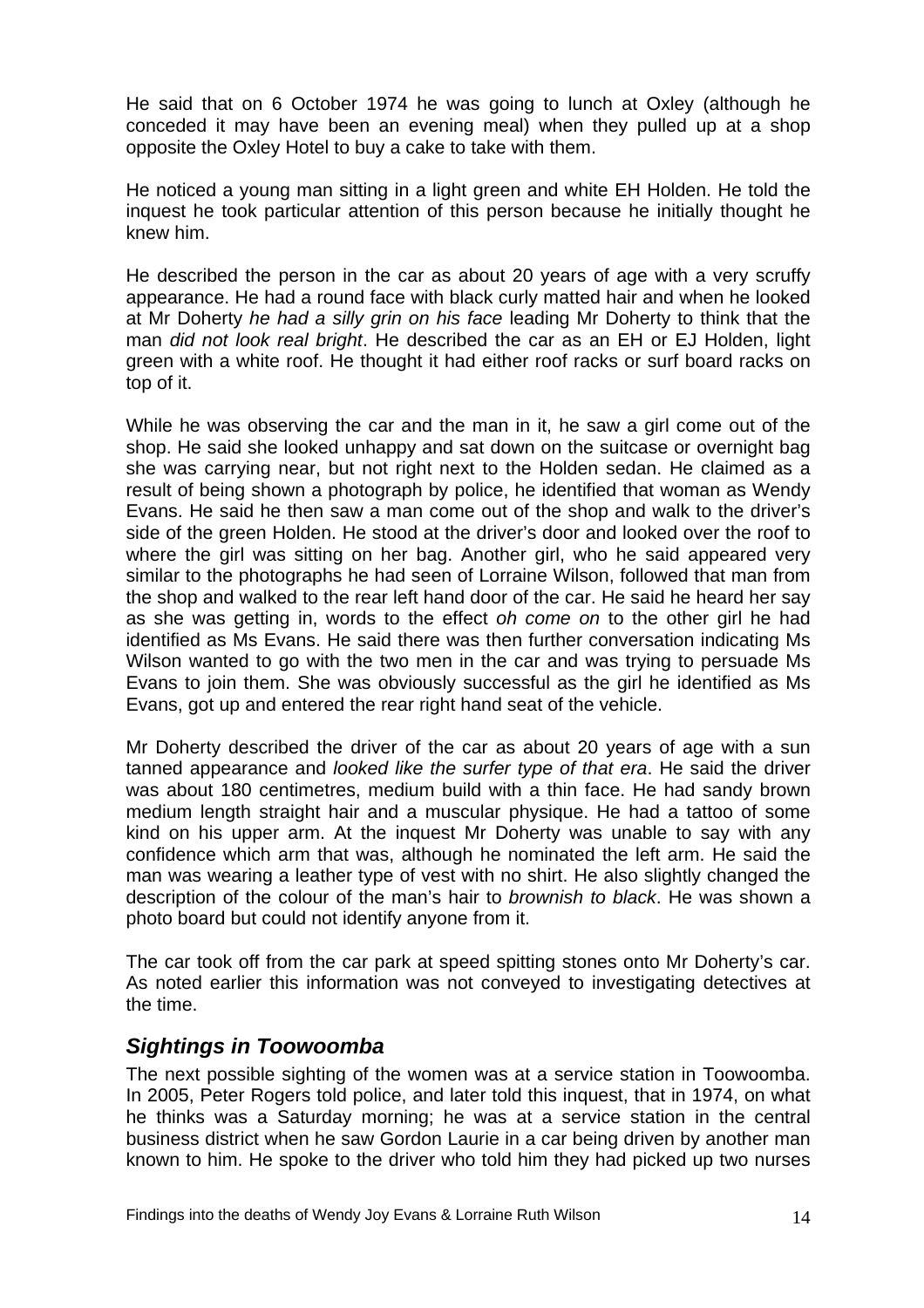<span id="page-16-0"></span>who had been hitch hiking and they were going to a party that afternoon. He had no further relevant information. The driver has since died in a motor vehicle accident. Mr Gordon Laurie was interviewed and denied knowing anything of the murders or being in the car in question. Mr Rogers placed the events as occurring on a Saturday because he believed the service station did not open on Sunday. If he is correct, the events could not relate to the missing women.

A number of witnesses have come forward claiming to have met two nurses at a party in Toowoomba. One said one of the nurses told him they had hitchhiked from Brisbane and were going to Goondiwindi to collect a car. I am of the view these reports were made so long after the events and lack such detail they can not be relied upon in this case.

In 1974, Mrs Norma Sperling lived near the top of the Toowoomba Range road. In 1989, she told police of an incident she believed had occurred in *late in 1974.* She gave evidence at the inquest consistent with that statement.

She said she was at home *around dark* when she heard a woman calling from near her back door. She went out and saw a young woman in her laundry who told her she wanted to get away from people who were insisting she go with them to see the mother of one of them. She told Mrs Sperling the mother lived *just down the road*. Mrs Sperling offered to call the police but the girl declined and left. Shortly after Mrs Sperling heard a girl scream and looking out her front window, she saw the same girl struggling with a man who was trying to force her into a car. She said there were another man and woman in the back seat of the car who were also yelling and struggling.

When she saw pictures of the missing women in the paper a couple of weeks after the incident, she immediately concluded one was the woman she had seen struggling with the man near the car in front of her house. She described the woman who had been in her laundry as wearing *a cotton dress*. She did not come forward at that stage because her husband told her not to get involved.

When she gave her statement to police, Mrs Sperling was shown a photo-board with 16 images of young men. She picked out one she said was of *similar appearance* to the man she had seen struggling with the girl who had been in her laundry. It was a photograph of Wayne 'Boogie' Hilton. She said the picture of Lorraine Wilson resembled the girl who had been in her laundry and who had subsequently been forced into the front seat of the car by the person she believed to be Mr Hilton.

#### *An incident on the Toowoomba Range road*

A number of people claim that on or about the day in question, they saw either one or two young women trying to fight off men on the downhill section of the Toowoomba Range road. The accounts differ in some important respects. A summary of each is set out below.

• **Mr and Mrs Beadle** contacted police in 2005 and told of an incident they had witnessed in 1973 or 1974 as the family were travelling from Mundubbera to Beaudesert. They said they were driving down the range in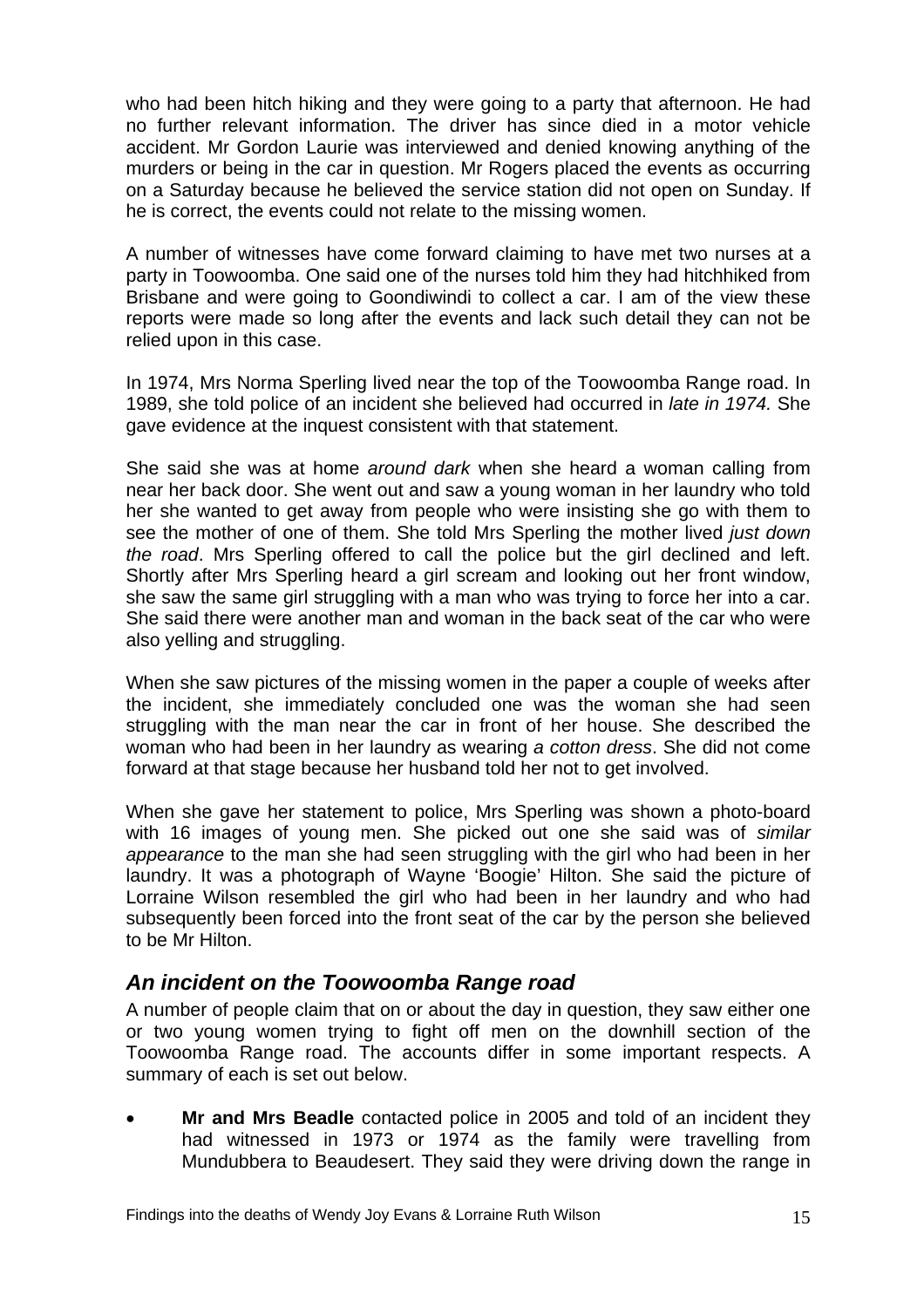the early afternoon when they came across two cars pulled off to the side of the road. Initially, they didn't take much notice but Mr Beadle said as they drew nearer, he heard a woman shouting repeatedly, *please help*. He saw a young woman struggling with a man in the back seat of one of the cars, which he recalled was a Holden and possibly green. He thought there was someone standing outside the same car. He also saw another woman struggling with two men near a second car which was a little further down the range. Mrs Beadle gave a similar account, although she thought the cries for help came from the girl near the second car.

Mrs Beadle said at the inquest that the back seat of the second car had been removed and there was a drum standing where it would normally be.

They did not stop because they thought the people were just fighting. In their statements they said they had decided not to report the incident to police until they had waited to see if anything about the incident was reported in the news media. In evidence at the inquest, they claimed they went to the Helidon police station but it was closed.

Mrs Beadle described the man fighting with the girl near the car as *well built, not very tall, between 22 and 26 years old, Caucasian, dark short neat hair*. The second man who grabbed the girl lower down the hill was described as *a tall, skinny, messy, man.* 

Neither Mr nor Mrs Beadle was asked to identify any of those involved using photo-boards*.*

• **Melvin Oliver** contacted police in 1999 and advised that in the *early to mid 70s* he was working as a farm machinery salesman for a Toowoomba firm. In late September or early October, he had an appointment to meet with a farmer at Coominya at 2.00pm. As he went down the range, he saw a car parked off to the left hand side of the road – a dull black 1966 Holden - and three people on the road – two women and one man – in the left hand lane. He slowed almost to a stop in the right hand lane and saw one of the girls was seated on the ground with her hands tied behind her back. The other girl was standing near by. She was being tied up by the man who was wrapping cord around her wrists.

He described the man as having *shoulder length, scraggy, unkempt brown hair that had a bit of a curl in it* and as having a tattoo on his right upper arm.

Mr Oliver said he took no action at the time because he assumed what he had witnessed was a student prank – apparently there had been a spate of them around the town at the time – and the girls didn't call out to him, even though they must have seen his interest in what was happening. He claimed he rang police after the remains of the women were found in 1976 but no record of this has been located.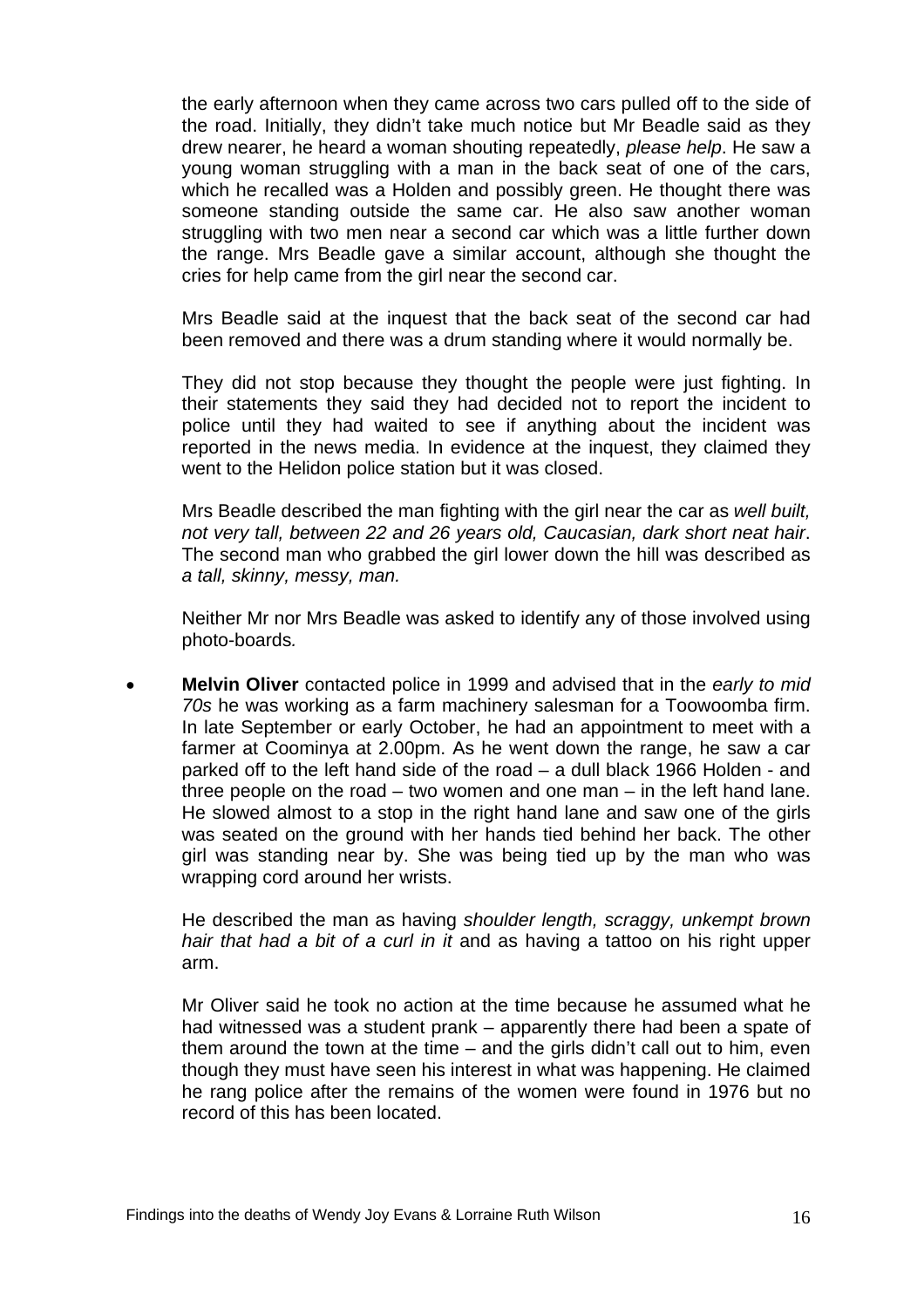• **Mr Vivian and Mrs Rose Murphy** lived in Dalby in 1974 and frequently travelled to Redcliffe to visit her mother. In February 2005, they contacted police after seeing a television program dealing with the case and coming to the conclusion they may have seen something of relevance. Unfortunately, they could not give any evidence about when the events they witnessed occurred, the year, month, day or time of day is not clear.

However, both say as they were driving down the Toowoomba Range road with their children in the car, they saw a woman running out onto the road. Mrs Murphy saw a man running after her. She described him as being of average build and height with darker hair. She wasn't asked to try to identify him from a photo-board. As they passed slowly by, the woman reached out her hands and cried out; *Help! Help!* She also said she saw another couple near a car parked off to the left hand side of the road.

They were too frightened to stop but claimed they went to the Helidon police station to report the incident. Mr Murphy claimed he reported what they had seen.

• As detailed earlier, in 1976 **Mr Brian and Mrs Rose Britcher** reported to police that in October 1974 their daughter was hospitalised in Toowoomba. They regularly visited her from their home at the bottom of the Toowoomba Range in Lockyer. They claimed on one occasion when travelling down the Toowoomba Range road returning home, on either the weekend of 6/7 October or the weekend before, they saw a female struggling with a male person beside the road. They saw a pale coloured EJ Holden parked on the left hand side of the road. As they passed they heard the girl call out for help but they did not stop. As they passed, Mrs Britcher looked back and saw the man trying to get the girl into the car and she saw in front of the car two other men and another woman.

The detectives who actioned this report made inquiries with the hospital in which the Britchers' daughter was a patient and concluded from the admission records they must have been mistaken about the timing of these events. They also found no complaint had been made to police about a woman being assaulted in this vicinity and therefore concluded the report had been 'Eliminated'.

When Detective Ruge assumed responsibility for the case, he interviewed the couple and took statements from them. Their versions were consistent with their earlier accounts. They said the vehicle they saw half way down the range was pulled off the road at a 45 degree angle and looked as if it had skidded to a halt. It was pale green with very faded paint work and was in a generally dirty and unkempt condition. The two passenger side doors were open. Mr Britcher said a man was in front of the car with his arm around the neck of a young woman. He appeared to be pulling her back towards the car. About 20 yards further down the road, there was another man holding another girl by the arms in a manner which suggested he was trying to force her to walk back up the road. As they drove past this woman, she called out; *Help us!* or *Please help us!*. Mr Britcher said he slowed the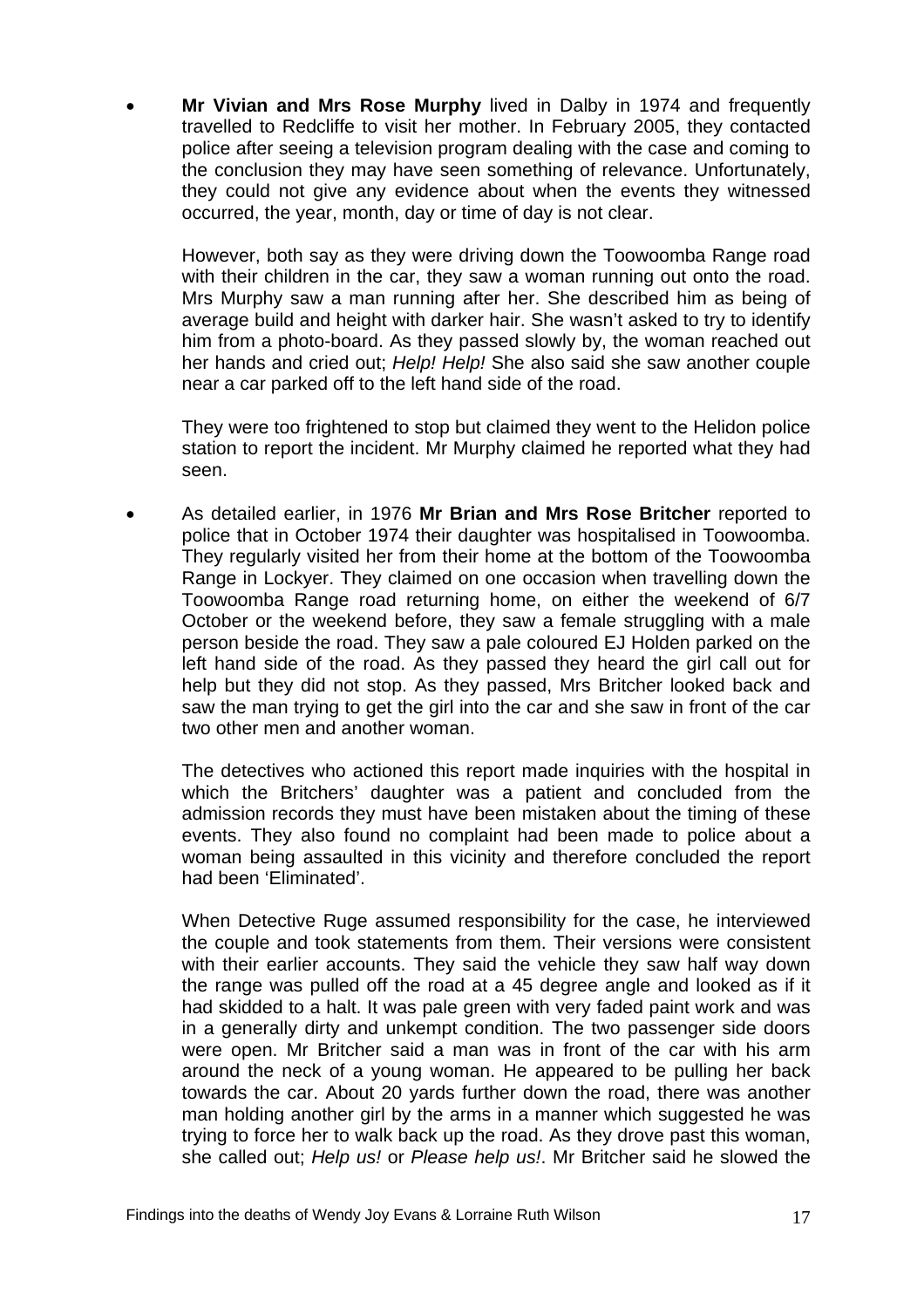car and almost stopped but then continued on as he was concerned for the safety of his wife and children.

His wife gave an account in similar terms, consistent in all significant particulars.

When shown a colour photograph of Ms Evans and Ms Wilson both said they were the women they had seen on the range.

Mr Britcher described the man holding the women he identified as Ms Evans, as slim to medium build, with short dark hair, and noticeably muscled arms. He appeared to be 25–35 years of age. He descried the man holding the woman identified as Ms Wilson, as 5' 9" to 5' 11" tall, also in the age range 25–35, of medium build with collar length dark brown or black untidy hair.

Both were shown a photo-board with pictures of 16 young males. On Mr Britcher's typed statement is a hand written notation; *Selected Wayne Hilton, another as similar. If he had to pick anyone, he went for the other*. On Mrs Britcher's statement it is noted; *28/4/89 photo E is very like the man I saw.* It is not clear who photo E depicted.

Both gave evidence at the inquest consistent with their statements.

• **Robert Stieler** lived in Gatton in 1974 and was in a relationship with a woman who lived in Toowoomba. As a result, he frequently drove up and down the range. He recalled that one evening he was driving down the range when he came upon a faded green 1964 Holden sedan. He saw two men struggling with two women. Near the rear passenger side door he saw a man known to him as Wayne Hilton apparently trying to force a young woman into the back seat. The other struggling couple were near the front passenger side mudguard of the car.

He did not stop because he knew Wayne Hilton had a reputation for violence.

In 1999, when shown a photograph of the two women he purported to identify Ms Evans as one of the women he saw that night.

In his statement he said he had witnessed the events between 8.00pm and 10.00pm. However at the inquest he was unsure of the time.

His evidence about when he met Wayne Hilton is confusing and inconsistent, raising doubt as to whether he could have recognised him on the night in question. When pressed on the point he claimed he had met the *Hiltons and the Lauries* by that stage; *I knew who he was but I hadn't had anything to do with him at the hotels*. His evidence is further undermined by his inaccurate claim that *Wayne Hilton was in and out of jail a lot,* which at that stage was not true.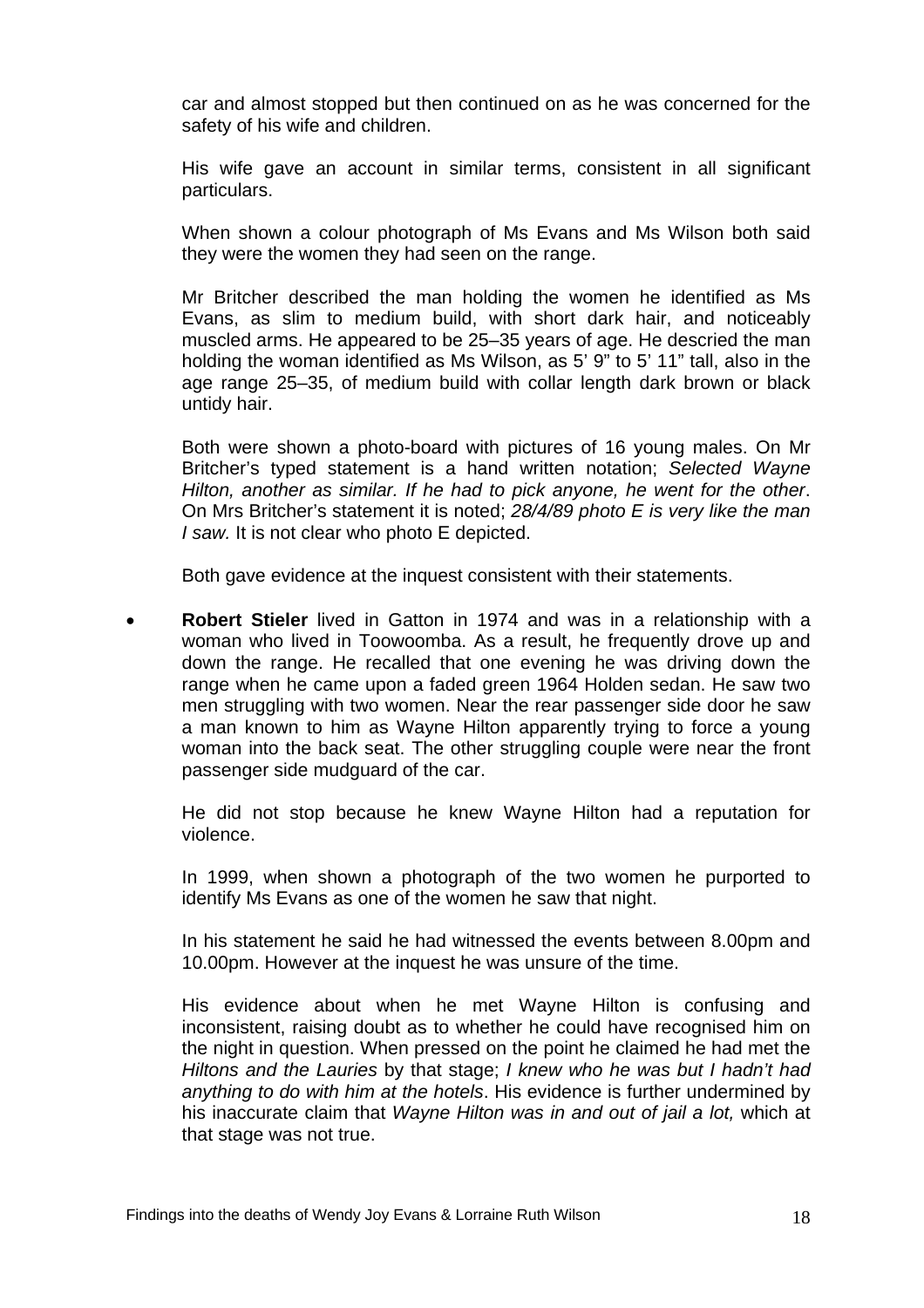**Peter Tralka** went to school in Toowoomba in the 1970s and said he knew Wayne 'Boogie' Hilton from school. Mr Hilton's daughter has called this into question by producing responses from the Department of Education that suggest her father did not attend school in Toowoomba.

In a statement made in 1989 he described events that occurred *in a period of time in 1973* but at the inquest he said this temporal estimate was based on his having moved to Mt Isa to live and work in November 1974, and he knew the events in question occurred before that. He said, *just before dark* he came upon an incident on the down hill section of the Toowoomba Range road which he believed involved Wayne 'Boogie' Hilton.

He said he was very familiar with the green EK Holden Mr Hilton drove. He saw it was parked on the side of the road. A short distance further down hill was a grey EJ Holden he recognised as one owned or driven by associates of Mr Hilton, Raymond Davison and Graham Ferdinand.

Between the vehicles he saw a person he believed was Wayne Hilton struggling with someone on the ground. He concedes he only saw this person from behind and *took it to be him because of the vehicle and his dark wavy hair*. That person was bending over another person and looked to be trying to pull them back to their feet. The person on the ground was resisting his actions.

Closer to the green EK Holden, another male person was struggling with another person, bending over them and trying to drag them to their feet. He could not say whether either of the persons being restrained was male or female. He believes there was another women sitting in the EK sedan at the time. The person with Mr Tralka, Donald Collins, said to him he believed the second male was Alan 'Shortie' Laurie.

The inconsistencies between these versions are significant, making it hard to understand how they could all relate to the same incident. Conversely, having regard to the length of time that transpired between the events occurring and the versions being taken down, errors of detail are understandable. It is even conceivable that over the years, a witness' recall of significant matters such as whether an event occurred in the early afternoon or the evening would fade, while the central and striking aspects of the event  $-$  a man or men struggling with a woman or women on the Toowoomba Range road - would remain fixed in the memory of the witness.

It seems more likely than not, something of this nature occurred for so many unconnected people to report having seen it. That the woman or women involved did not complain to police about the assaults or come forward to identify themselves as having been involved after the events received such widespread publicity is consistent with them being unable to do so because they died soon after.

No other pairs of females who went missing in this vicinity at around this time remain unaccounted for. All of this leads me to conclude the women seen being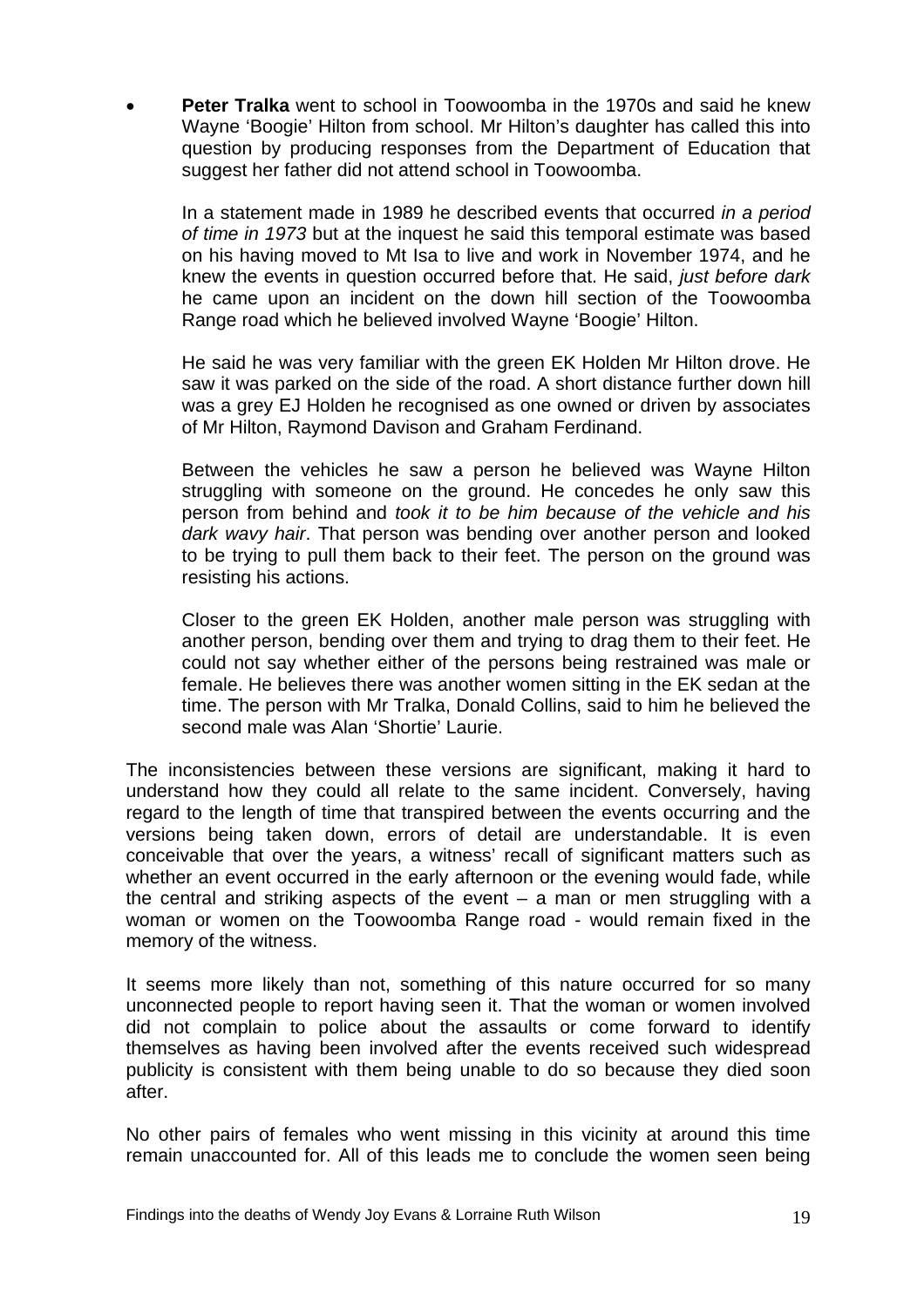<span id="page-21-0"></span>assaulted on the downhill section of the Toowoomba Range road on 6 October 1974 were Ms Evans and Ms Wilson.

#### *Alleged admissions and post facto evidence*

Since the investigation was reopened by Mr Ruge in 1988, various people have suggested various members of the Laurie and Hilton families may have been involved in the deaths of Ms Evans and Ms Wilson. Some of those witnesses gave evidence at the inquest. A summary of their evidence follows.

• **Daryl Sutton** lived in Toowoomba in the 1970s. He knew members of the Hilton and Laurie families. He said he used to socialise with 'Boogie' Hilton, although he also said he thought his proper name was Ron or Trevor. He also socialised with, Teddy Laurie, Alan 'Shortie' Laurie and Arthur Laurie. During this period 'Shortie' Laurie use to drive a light green EH model Holden that belonged to his father.

In a statement made in 2005 and at the inquest, Mr Sutton said on one occasion 'Shortie' Laurie was driving the car when it arrived at Mr Laurie's mother's house. 'Boogie' Hilton was a passenger and he was crying. He claims Mr Hilton said; *I didn't mean to hurt the girls*. He tried to enquire as to what had happened but 'Shortie' told him not to take any notice of 'Boogie'.

He claims to have seen 'Boogie' assault men and women on numerous occasions.

He also claimed 'Boogie' would carry a tyre lever under the driver's seat of the car and when he asked him why Mr Hilton had said; *If anyone gets cheeky that's what I use on them*.

At no time did 'Boogie' or 'Shortie' or any other person make any admissions to him about their involvement in the murders of Ms Wilson and Ms Evans.

The reliability of Mr Sutton's identification of 'Boogie' Hilton is called into question by his assertion that he had a tattoo of a snake on his left forearm whereas his police profile only lists a tattoo of a heart and 'Roylene' on his right bicep. It seems when shown a photo-board with Wayne Hilton's photograph, he could only say; *It definitely looks like one of the Hiltons.* 

• **Neville Shum** worked in the timber industry in the Toowoomba region throughout the 70's and 80's. In that capacity he knew Wayne Hilton who worked for him *for a long time on and off.* In those circumstances, the failure of Mr Shum to identify Mr Hilton via a photo-board is of little consequence*.*

In a statement made in 1989 he said on a number of occasions Wayne 'Boogie' Hilton had told him he had been one of the persons who had killed the two nurses found at Murphy's Creek. He repeated this at the inquest and insisted at the time Mr Hilton was sober. He said Wayne Hilton told him he and his brother (who Mr Shum assumed to be Trevor Hilton) picked up two nurses and *had a bit of trouble with them and ended up murdering*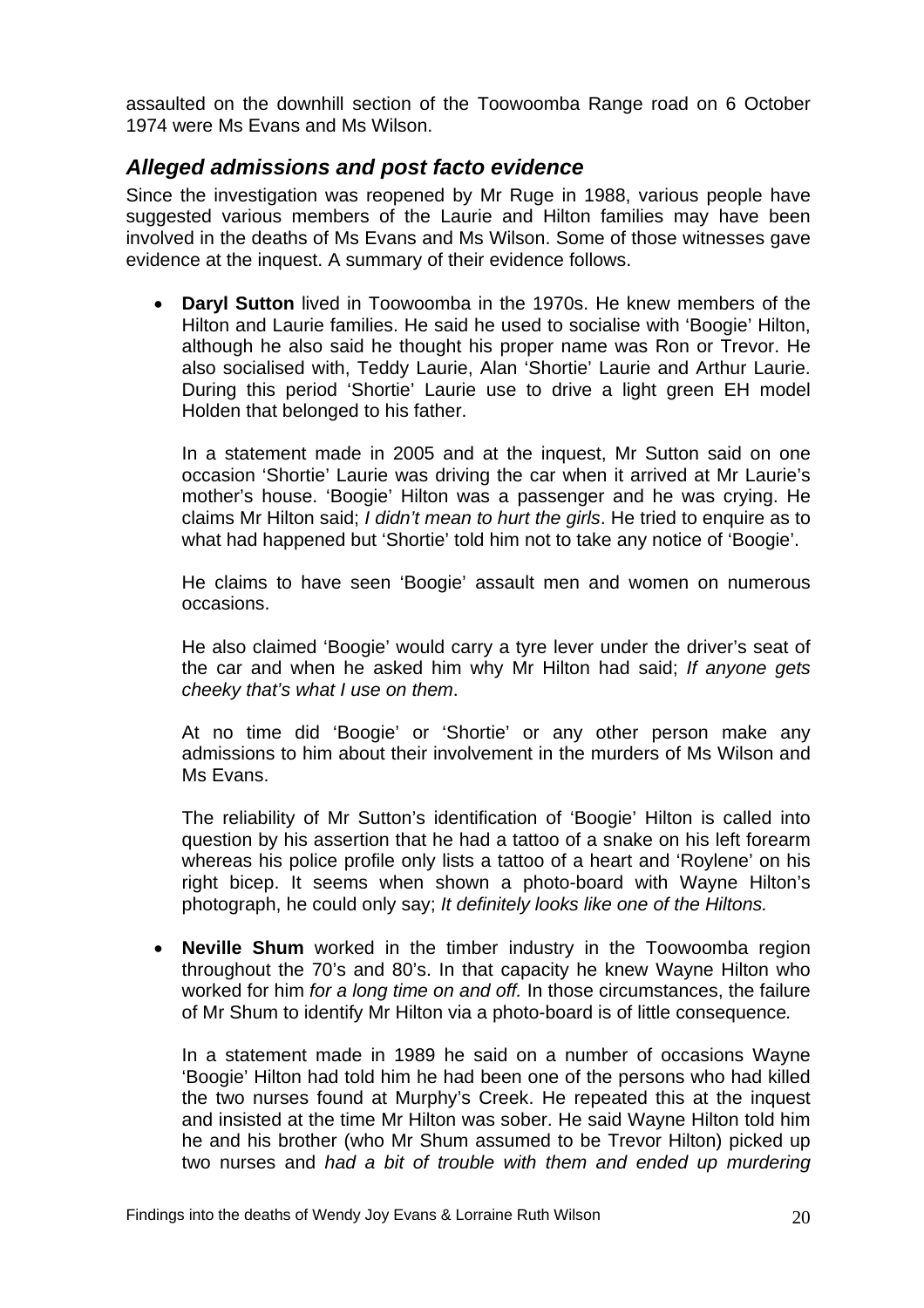*them*. Mr Shum said Mr Hilton also said the nurses *nearly got away from them*.

He said about this time Wayne Hilton use to drive a green EJ Holden with a white top and an EH Holden of the same colour. Mr Hilton's family's lawyer submitted that because Mr Shum didn't include in his statement, evidence about Mr Hilton being concerned at being caught as a result of police knowing about the cars used in the crime, his evidence should be doubted. I don't accept that. He provided that information at the inquest in response to questions put to him. I expect the content of his statement was fashioned in the same way.

On one occasion, Mr Shum claims Mr Hilton asked for advice as to what he should do. Mr Shum claims he told him to give himself up.

It became apparent at the inquest that Mr Shum had discussed the case with Mr Oliver but that does not suggest he had fabricated what is distinctive and striking evidence. No motive was identified that would explain Mr Shum perjuring himself on such a crucial point.

- **Edith O'Neil** was an associate of some members of the Laurie family. In 1974 she was sharing a flat with Donnie Laurie and his wife. Wayne 'Boogie' Hilton lived in a flat next door. In a statement given in 1989, she recalled an incident she said occurred towards the end of 1974 when Donnie Laurie and Wayne Hilton came home from being out all night. She said she saw Wayne Hilton in the backyard of his residence cleaning out the boot of his car. She described the car as being pale green. She went down to have a look, and she saw Wayne Hilton taking the carpet out of the car. She inquired what he was doing, and he told her to mind her own business. She noticed a large stain on the carpet that could have been blood.
- **Desmond Hilton** was related to Wayne 'Boogie' Hilton and Trevor Hilton. Throughout his life he associated with them and members of the extended Laurie family. When first interviewed in 1989, he said in 1974 he was staying with Donnie Laurie in the flat next door to Wayne 'Boogie' Hilton. In this statement he made no mention of his having any direct knowledge of the murders and only relayed the events mentioned earlier when at some stage in the 1980s, Shiralee Withers had or had threatened to report to police that Donnie Laurie and Trevor Hilton were responsible for the murders. He corroborated aspects of Trevor Hilton's account of Donnie becoming very upset and going by cab to Inglewood. Mr Desmond Hilton said they came to his house. He also supported Trevor Hilton's claim that Donnie Laurie was very worried by the threat.

In 1999, he told Detective Kasewski that Alan 'Shortie*'* Laurie, Allan 'Ungie' Laurie, James O'Neill and Larry Charles were responsible for the murders, and Wayne 'Boogie' Hilton and Donnie Laurie were responsible for going to Murphy's Creek the following day to look at the bodies and confirm the two nurses were dead. He said the morning after the murders are suspected to have occurred, Alan 'Shortie' Laurie, Allan 'Ungie' Laurie, Larry Charles and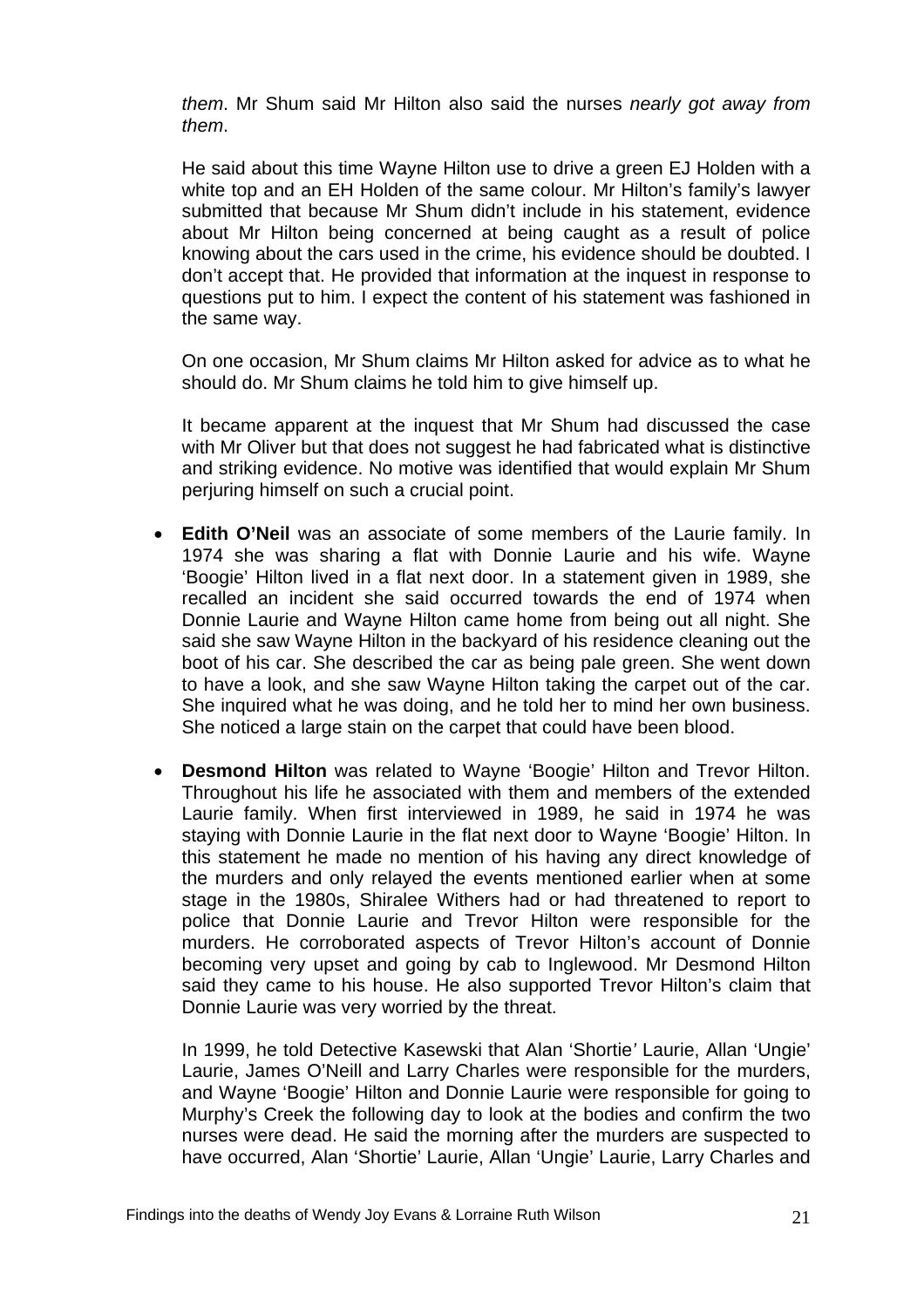Jimmy O'Neill arrived at Donnie Laurie's flat in Evelyn Laurie's green EH Holden. He said they were in a hurry to clean up the car, and while that was being done, Donnie Laurie and Wayne Hilton went down to Murphy's Creek. He observed that Donnie Laurie had blood on him, and he went to Paddy Hilton's place to wash up.

In 2008 he was interviewed by Detective Senior Sergeant Kerry Johnson and gave the following version:-

- When the two Lauries, Larry Charles and Jimmy O'Neill turned up, they said that; *They'd given two girls a good hiding down the, actually they didn't say down Murphy's Creek they just said that they had given two girls a hiding down the bottom of the range.*
- I took that to mean that they had done to the girls what they had done every weekend for a number of years, that is taken somebody out, given them a hiding, raped them and then when they had got what they wanted off them just left them there.
- Wayne Hilton and Donnie Laurie went down themselves to check on the girls. When they came back they said the two girls had received a hiding.
- He was asked to clean the green Holden. He noticed there was a smear of blood all the way across the back seat; it looked like somebody had been dragged across it.
- He saw that Donnie Laurie was washing some blood off his hands when he returned to the tap.
- He was told by Donnie Laurie sometime later that he had taken a ring from one of the girls down at the scene, and he sold it at the Fiveways Pub for beer.
- He recalled that 'Shortie' Laurie was showing Donnie Laurie how he had kicked the girls, by kicking or stomping on the floor.

When he gave evidence at the inquest, Desmond Hilton tried to retract many of these claims, saying he couldn't remember cleaning blood from the car 'Shortie' Laurie had been driving and saying if he had done that it was possible the blood may have been from kangaroos shot by Mr Laurie. He did however confirm Mr Laurie's propensity for violence, describing an incident during which Mr Laurie punched his own mother in the head causing her to fall to the ground. He also volunteered seeing Mr Laurie *stomping on his own mother*.

• **Albert Galvin** was an associate of Donnie Laurie and other members of his family and the Hilton family. He was interviewed by police on 15 August 1995. He claimed Donnie Laurie, on his deathbed in Toowoomba Hospital, told him about the murders of the two nurses. Donnie Laurie allegedly said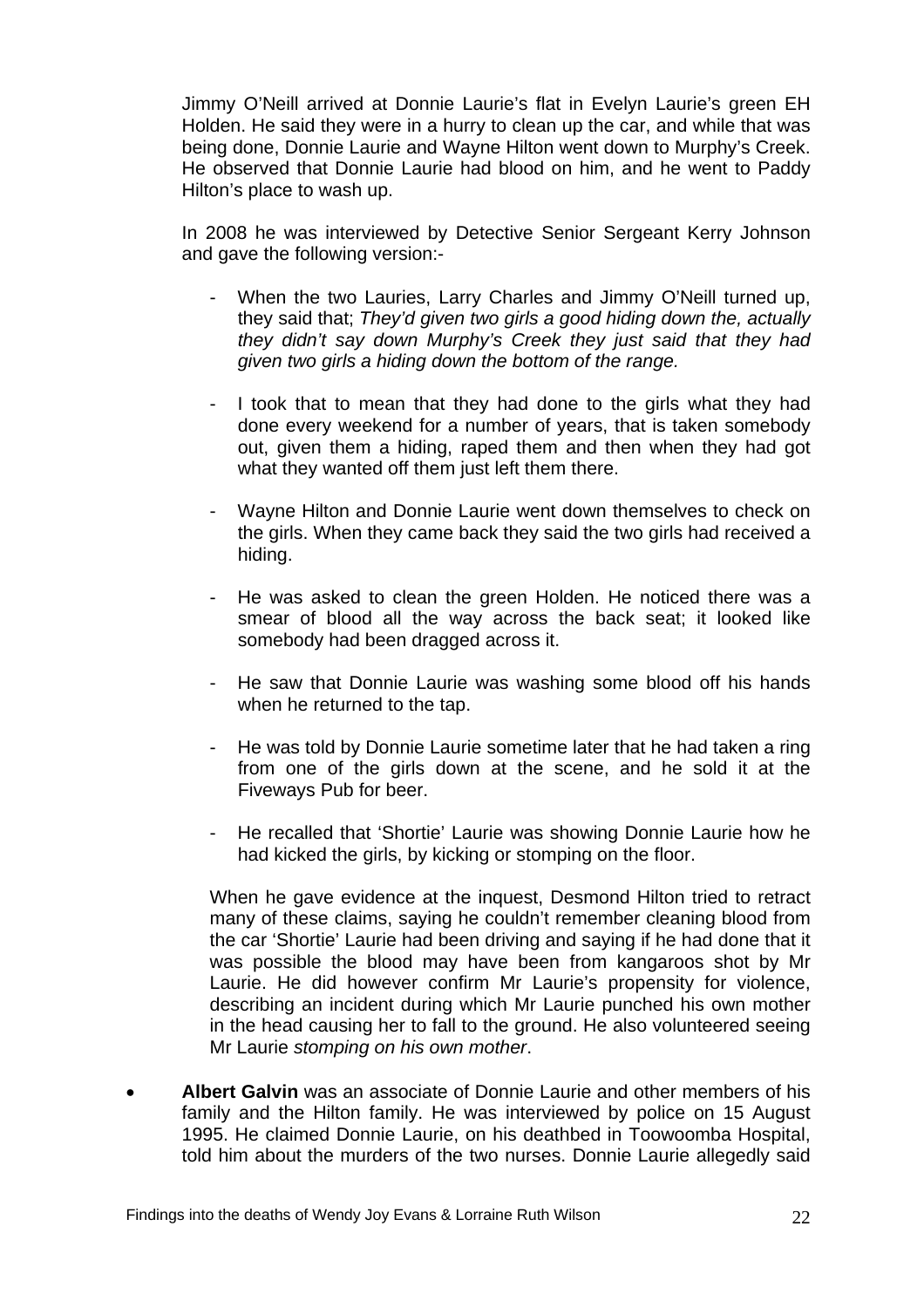the car involved was a 1963 Ford Falcon, which was green down the bottom, white on the hood with blinds on the back windscreen. There was a tomahawk used in the killing. He also told police he believed there were three or four carloads of people involved, including Allan 'Ungie' Laurie, Alan 'Shortie*'* Laurie and Wayne 'Boogie*'* Hilton.

In a statement dated 22 April 1996, Mr Galvin said Donnie Laurie told him on his death bed that *we killed the nurses, I was there. I didn't do it.* Galvin stated that when he asked Donnie Laurie why he didn't go to the police, Donnie Laurie replied that *they* would have killed him. Donnie Laurie apparently said the police were looking for the wrong car; it was an XN or XL Ipresumably a Ford Falcon1 he had bought from Fred Porter for Wayne Hilton.

• **Kim Sandercock** gave a statement to police in 1989 in which she described an incident she said happened in mid 1984. She said she had gone late one afternoon by herself to the Crown Hotel in Toowoomba. She was sitting at a table by herself when she was approached by a woman she did not know. She said *the lady was in her late 20s and she looked a lot older than what she was*. She said the women told her a lengthy story about a man *she must of been living with*. The woman claimed her name was Ellen but wouldn't tell Ms Sandercock her last name. *Over the next hour, the lady told me about the murder of two nurses at Murphy's Creek which happened some years ago.* Ms Sandercock said Ellen kept going into graphic detail which shocked and frightened Ms Sandercock. She said she repeatedly tried to make the woman stop. She claimed the woman was quite intoxicated, and *she spoke about what happened quite precisely and the woman was almost in a trance like state.* Ellen claimed she had been present when the two nurses were murdered, although she did not take an active part in the killings. She claimed the girls were killed by *Allan Laurie* and *one of the Hilton boys*. Ms Sandercock claimed Ellen did not deliberately say the names but they slipped out during the conversation. Ms Sandercock claims she did not know either of the men allegedly involved in the killings but she had since heard a lot about Alan Laurie who has the nickname 'Shortie*'*.

Ms Sandercock claimed Ellen told her the two men had picked up the two nurses. She did not say exactly where. She said the men intended to rape the women and that murder had not originally been part of the plan. The girls were going to be taken to some scrub or a creek and she mentioned Murphy's Creek. She said one of the men was driving the car and one of the nurses was sitting in the front the other was sitting in the middle of the back seat between her and the other man. She said the driver of the car was slapping the girl in the front seat and pulling her hair. She said the girl in the front seat at some time tried to get out of the car and when she tried to do this the man in the back seat hit her with a bar to the back of the head. This allegedly caused the nurse in the front seat to fall forward and her head to bleed profusely. She was apparently dead. This caused the girl in the back seat to start screaming and so they put a gag on her. She said they dumped the dead body of the first nurse in the bush and then the second woman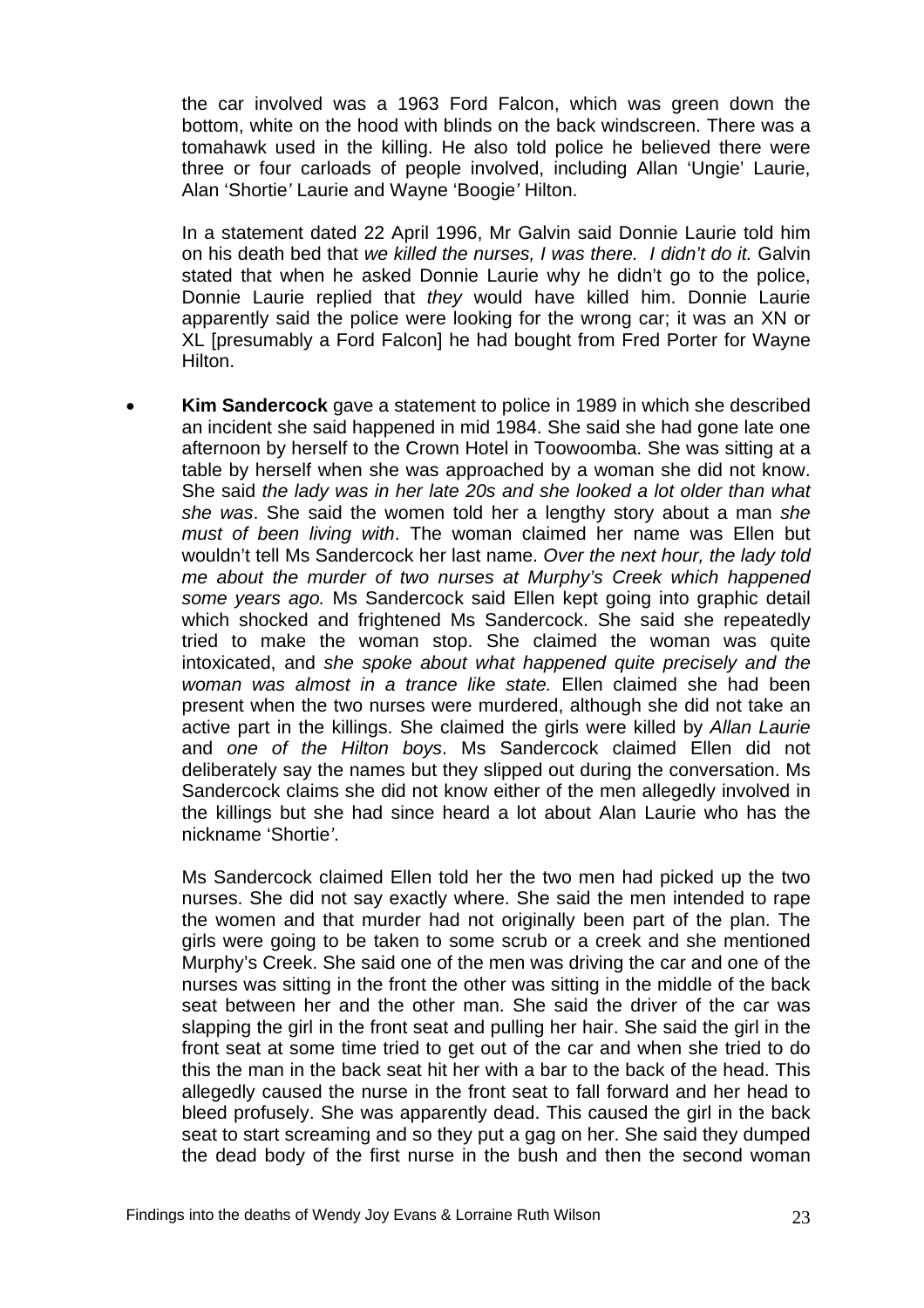was killed. The second woman had tried to get away and they had run after her. Ms Sandercock claims Ellen told her one of the men had caught her and pulled out some of her hair. She claimed Ellen said this second nurse was killed *by being hit with something and that they bashed her head in. She said that did the last one worse than the first one because she was the one giving them all the trouble. After the second nurse was dead she said that they dragged her body back near the other one*.

Ms Sandercock said she had never told anyone about the meeting with the woman in the hotel because she was scared she might be killed if she did.

She was called to give evidence at the inquest but claimed as a result of having taken large doses of pain killers over an extended period she no longer had any memory of the events.

Her evidence is consistent with the autopsy evidence that Ms Wilson likely died as result of a single blow to the back of her head and Ms Evans from the effect of multiple assaults to the front of her head. This information had not been published at the time Ms Sandercock was interviewed.

• **Desmond Edmondstone** came forward as a result of media reports about this inquest. He claimed to have knowledge about the circumstances of the deaths of the two women.

He said he lived all his life in and around Texas and socialised with people from Toowoomba including some of those who are suspected of involvement in the murder of Ms Evans and Ms Wilson.

Mr Edmondstone claimed to have received information about the murders from a man named Larry Charles. The Charles family were related by marriage to the Hilton family.

Mr Edmondstone claimed that in the late 1970s he was travelling with Mr Charles and they stayed at a caravan park at Rockhampton. He claimed during this stay Laurie Charles was upset and told him it was a result of it being two years since *them girls got killed at Murphy's Creek*. Mr Edmondstone claimed Mr Charles told him that 'Boogie' Hilton, 'Shortie' Laurie who he also referred to as Nick, Jimmy O'Neil and Donnie Laurie picked up the two girls and took them into the bush near Murphy's Creek to party. He says the girls had sex with 'Boogie' and Nick but refused to have sex with two other men. He said as a result,' Boogie' assaulted one of the girls and then invited one of those who had been refused sex to do so. He claimed the other girl ran away into the bush screaming and 'Boogie' and Nick chased after the girl. He claimed Larry said he, Jimmy and Donnie threw the other girl into the car and drove around looking for the second girl. They found her and went back to where they had been partying at Murphy's Creek. He claims soon after 'Ungie' Laurie and Des Hilton arrived with a number of other men. He says *Larry said they all took turns raping and bashing the two girls*. Mr Edmondstone claims Larry said the girls were tied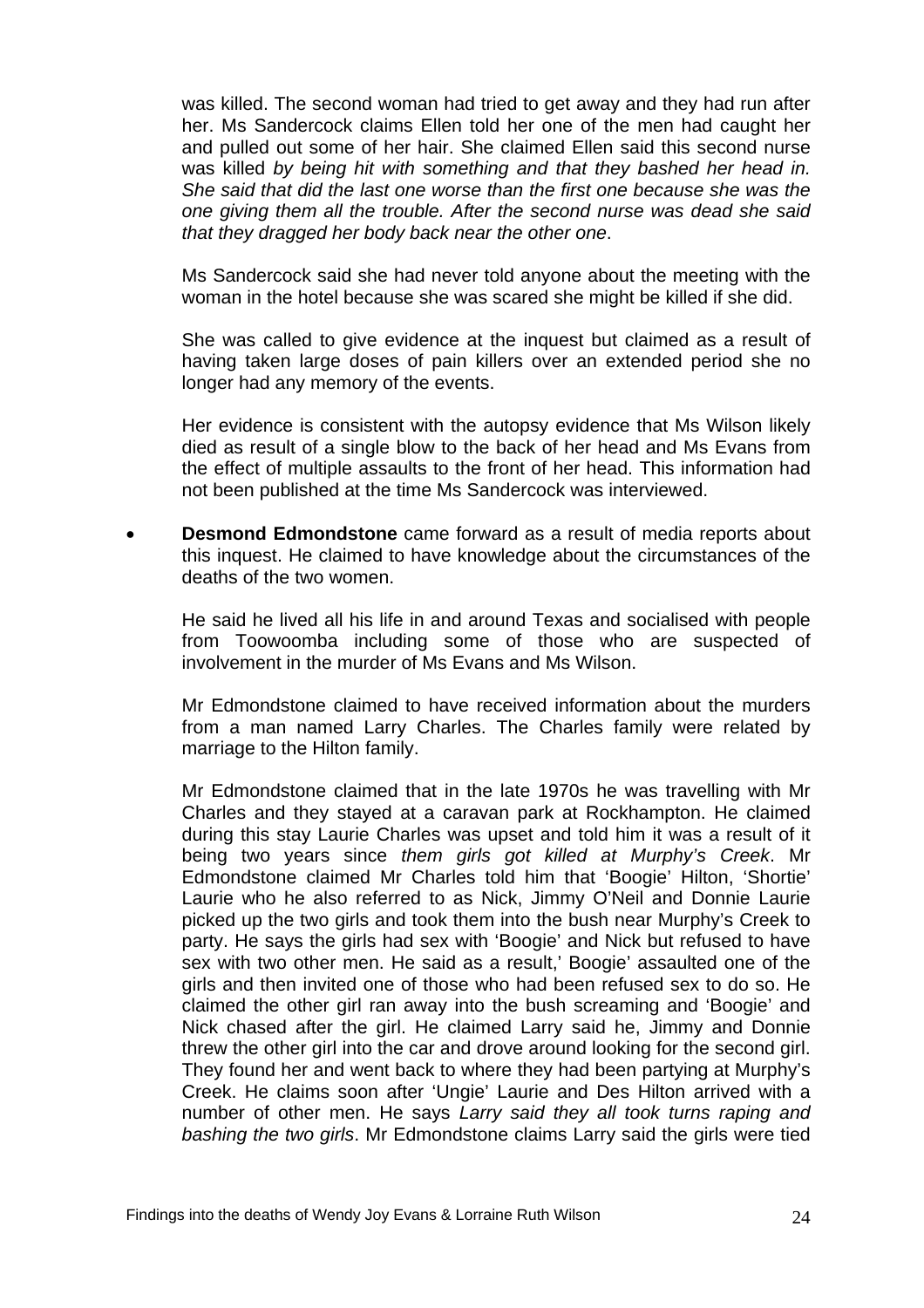up against a tree and were unconscious when 'Boogie' Hilton and Donnie Laurie *walked up and waled into them* with sticks.

He claims Larry told him they all then made a pact that if any one of them disclosed what had occurred, the others involved had the right to kill the one who had done so.

Mr Edmondstone claimed about 15 years ago, Larry Charles rang him and told him he had told a priest about what had happened. He claimed the next day Mr Charles committed suicide.

• **Walter Laurie** was only 10 years of age when the nurses went missing however, in 2000 he provided a statement to police in which he claims he saw them being assaulted by a group of his relatives and their friends. Walter is a brother of Alan 'Shortie' Laurie and the nephew of Allan 'Ungie' Laurie. Wayne 'Boogie' Hilton is his cousin.

Mr Walter Laurie claimed when he was about 10 he was taken by his mother and father into the bush near Murphy's Creek. He claims they drove to a bush track and stopped. It was in the night time. He claimed his father and uncle walked through a fence into the scrub while his mother stayed in the car. He claimed in the bush they met up with Alan 'Shortie' Laurie, Allan 'Ungie' Laurie, Wayne 'Boogie' Hilton, Donny Laurie, Larry Charles, Jimmy O'Neil, Kingsley Hunt and Willy Baker. He said while they were there, Artie Laurie and some other people also arrived in Artie's car. He also saw 'Shortie' Laurie's blue EH Holden and 'Ungie' Laurie's green HR Holden there.

He claims in the clearing two girls were laying on their backs on the ground about three feet apart. They were semi-naked. He claimed, *I remember that some of the guys that were there were making love to the two girls*. He said, *I definitely remember that Larry Charles was making love to the girl on the right side*. He claimed that *at one stage one of the girls stood up and 'Ungie' knocked her back down. I remember her saying words to the effect of' No more no more please!' she was begging them to stop*.

Mr Walter Laurie claimed he asked, 'Shortie' Laurie *what's going on? What's he doing it for?* and was told to mind his own business. He said, *Shortie then stood up and hit me and knocked me off the log*.

He said as a result his father and 'Shortie' got into a fight and Wayne and one of the other boys tried to stop it. He said his mother then came into the clearing and they left.

He concluded, *I believe that Shortie would have been involved in killing the two girls because of what I have heard through the family and other friends. I know that Shortie is very violent and has a very short temper.* He said, *I don't know for sure that Shortie killed the girls and he never told me he did*  but I know he would be capable of doing it. He would be capable of doing *something cruel.* He said that *I have never told the police about this*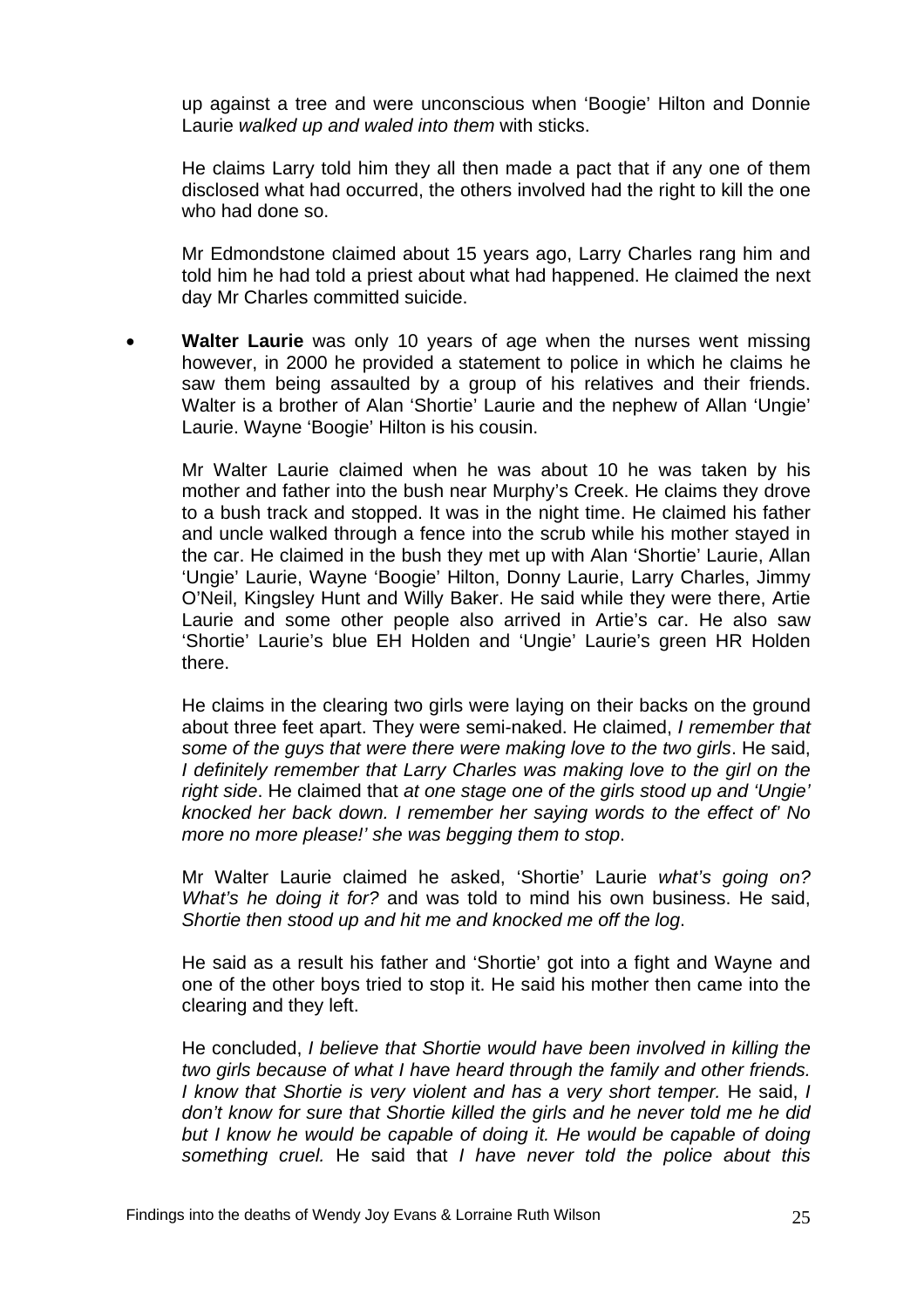<span id="page-27-0"></span>*because I have been too scared for my safety. I am telling police now about what I saw because I do not want to see these murdering bastards get away with it*.

At the inquest Mr Walter Laurie gave evidence consistent with his statement. He said the two girls had black skirts and white tops on at the party.

He also said he had suffered severe head injures in a car accident and did *memory work* as part of his rehabilitation. He said he couldn't remember these matters before that rehabilitation.

• **Kingsley Hunt** was not nominated as one of the primary suspects at the commencement of the inquest, although his name was mentioned throughout the investigation material as being associated with 'Shortie' and 'Ungie' Laurie, Wayne 'Boogie*'* Hilton, Donnie Laurie and Jimmy O'Neill.

Further attention focussed on him during the inquest because of evidence given by Neil Beadle describing one of the men involved in the incident on the Toowoomba Range road as wearing a white shirt and white trousers, as if he worked for a pest control company. Jocelyn Beadle in her evidence described one of the men involved in the incident on the Toowoomba Range as very thin, dressed all in white, looking unhealthy like someone on heroin. She also noticed in one of the cars on the back seat what looked like a large drum of pesticide.

As a result, Ian Hamilton was recalled. He gave evidence Charles Kingsley Hunt use to wear all white in the 70's. When spoken to back in the 70's, Hunt told Mr Hamilton he was a cotton chipper and burr sprayer. He also said Hunt was not a good looking person, had beady eyes, straggly light brown hair, and was very skinny.

#### *Forensic review*

In preparation for this inquest, a forensic scientist employed by the QPS undertook a full forensic review of all exhibits collected during the various investigations of these deaths.

The review was undertaken by Sergeant Donna Stewart who holds a Bachelor of Biomedical Science and a Masters of Science (Forensic Science). She has over seven years experience as a forensic scientist.

As part of her review, Sergeant Stewart ascertained which exhibits had been collected from the scene and which had been gathered since the remains of Ms Evans and Ms Wilson were located in 1976. She became aware that some of the exhibits were still in existence, whereas others had been disposed of in April 2010.

The cord found on the women's remains while not unique, was distinctive and is very similar to that used on venetian blinds. When Detective Ruge assumed responsibility for the investigation in 1988, he showed the cord to a long time employee of the local KR Darling Downs bacon factory, who confirmed the cord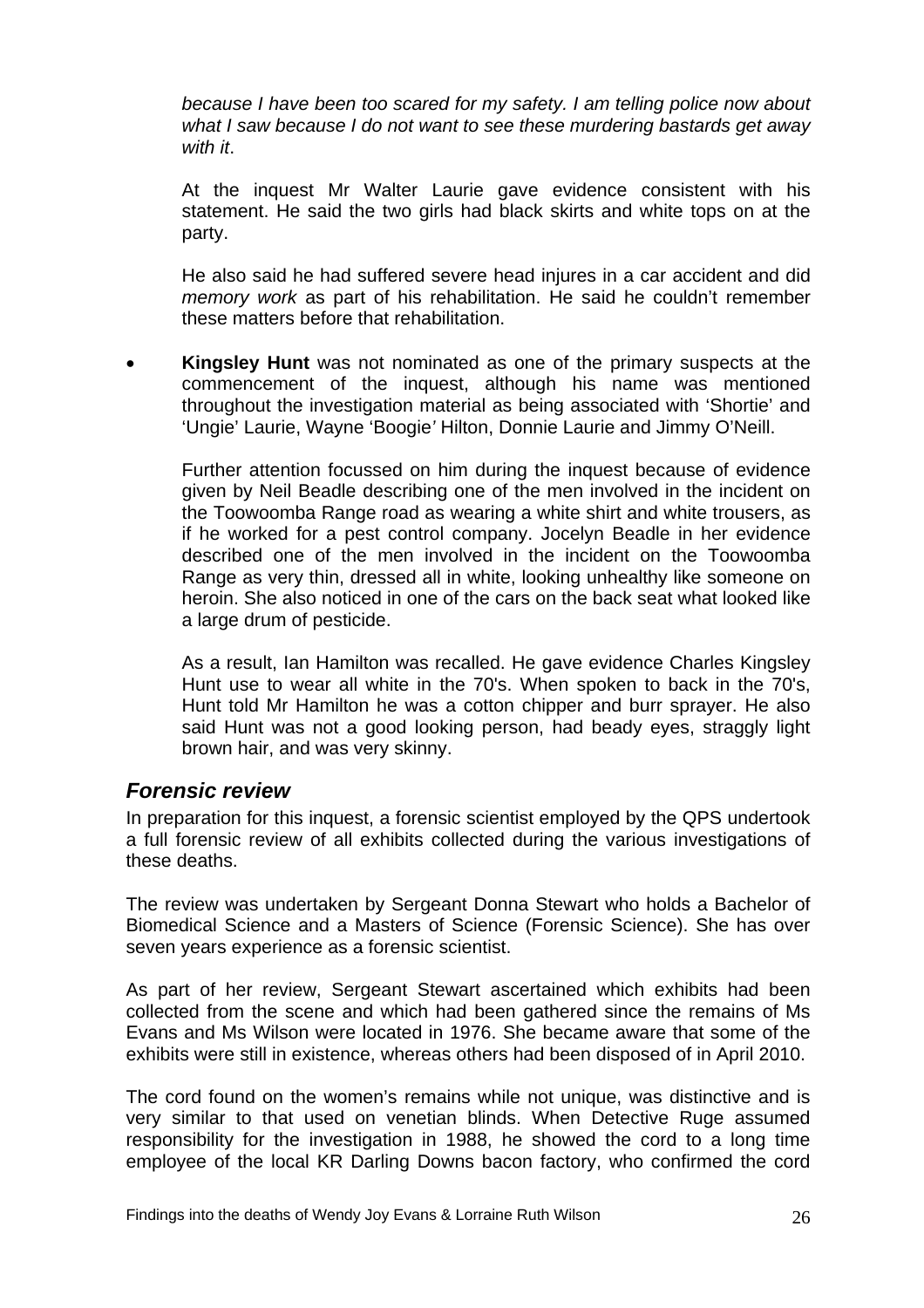<span id="page-28-0"></span>was used in the factory. Wayne 'Boogie' Hilton and Alan 'Shortie' Laurie both worked at the factory at various times.

Sergeant Stewart attempted to obtain a DNA profile from the cord without success. Sticky tape had been wrapped around the end of some of the cord. This was carefully removed in the hope it may have preserved trace DNA evidence, but this also proved negative

A shell of a car of interest was located and examined. It was thought to have been purchased from the Laurie family in the late 1970s. It generally matched the description of a vehicle seen by some of the witnesses who reported seeing a woman or women being restrained by men on the Toowoomba Range road the day the nurses disappeared – although it needs to be recognised it was a common make and model and even the Laurie family seem to have had more than one such car at various times.

The car has been examined and although some tests produced results that may suggest the presence of blood, it is all too degraded to be forensically significant. One aspect that did draw attention however, was the absence of door opening handles and window winders on the back doors of the vehicle. The current owner is fairly confident that was the condition in which he received the car. That is significant because one of the women who has said she was raped by a member of the Laurie family reported she couldn't get out of the car in which the offence occurred because the handles had been removed.

# **Summary and conclusions**

#### *Introduction*

There is no doubt Wendy Evans and Lorraine Wilson were murdered: the injuries evident on their skulls and the situation in which their remains were found, make it clear some persons or person intentionally killed them

The behaviour of a group of young men who lived in and around Toowoomba in the period when Ms Evans and Ms Wilson were killed, drew suspicion to them, although for reasons that are not entirely clear, these suspicions were either not apparent to or were not actively pursued by the detectives who first investigated the matter in the years immediately following the discovery of the women's remains.

The majority of the group were members of the extended Laurie family or the extended Hilton family. These families were large and inter-related by marriage and blood. As a result of successive marriages, generations overlapped in age. Some of the members of the group came from other families connected with the Laurie family or the Hilton family by marriage and some individuals associated with the gang as a result of being born or brought up in the small towns of Inglewood, Goondiwindi or Texas where branches of the Laurie family resided. I have attached a geno-chart showing the members of the families and the individual suspects identified by the various investigations.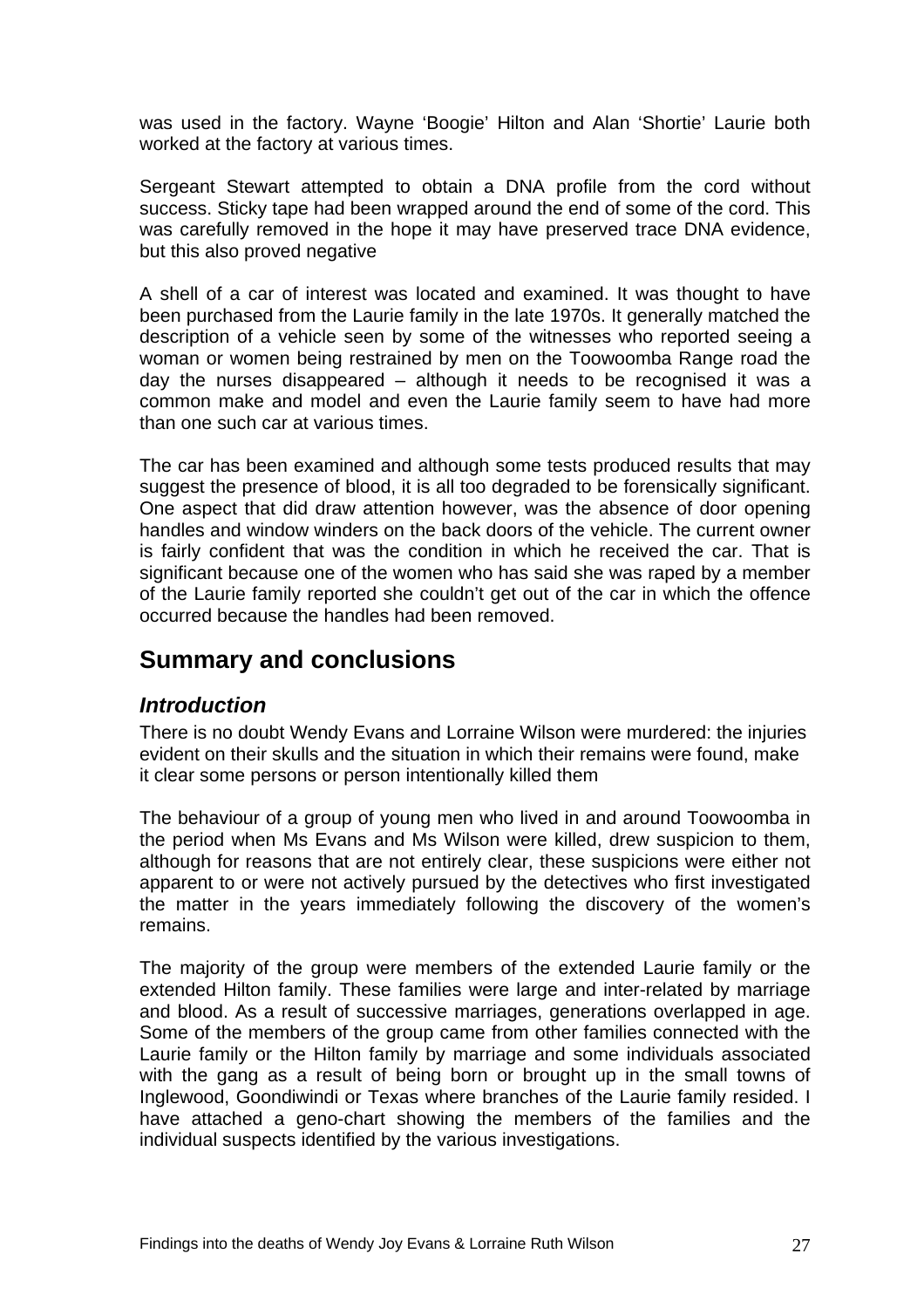<span id="page-29-0"></span>The evidence summarised in this report persuades me that members of this group at or about the relevant time, habitually engaged in indiscriminate violence that extended in the case of one gang member to knocking down his mother by punching her to the head and stomping on her. Their depravity also included the gang rape of young women. This evidence came from a number of unconnected women who had been the victims of these attacks and from members of the families concerned, one of whom claimed that some members of the gang boasted of forcing women to have sex.

The major focus of this inquest has been to consider whether the evidence supports a finding that particular, individual members of this group were responsible for killing Ms Evans and Ms Wilson and whether any who are still alive should be committed for trial.

#### *Sightings of the women*

Having regard to the accuracy of some of the details provided by the two witnesses who saw two young women near Oxley on the day Ms Wilson and Ms Evans left Ms Wilson's sister's home in Brisbane and to the fact they were heading in the direction of where the women's remains were later found, I am of the view it is more likely than not that those women were indeed Ms Wilson and Ms Evans.

The descriptions of the men in whose company they were seen are *largely*  consistent with them being Wayne 'Boogie' Hilton and Alan 'Shortie' Laurie, although those descriptions are far from compelling.

The next possible reliable sighting of the women was made by a house-wife in a house near the top of the Toowoomba range. She believed the woman she saw late on the afternoon of 6 October 1974 closely matched the photographs shown to her of Lorraine Wilson. I don't accept the submission that her recollection of the woman wearing a cotton dress when in all likelihood Ms Wilson was wearing a cotton blouse and jeans, means she was mistaken as to the woman's identity.

She also picked a photograph of Wayne Hilton from the photo board and said he was of *similar appearance* to a man she had seen struggling with the woman. While the circumstances under which the purported identification of the man and woman were made mean they are not convincing, it needs to be considered in the context of all the other relevant evidence summarised below.

The woman identified by her as Ms Wilson, told the housewife the men they were with wanted to take them down the range. She was last seen being forced into the front seat of a car. Another man and another woman were engaged in a dispute in the back seat of the car.

At first blush, the significant differences in the versions of the ten people who claim to have seen one or two women struggling with one or two men on the downhill section of the Toowoomba Range road, raise doubts as to whether they could all relate to the same incident. Conversely, having regard to the length of time that transpired between the event occurring and those versions being taken down, errors of detail are understandable. In view of the essential consistency of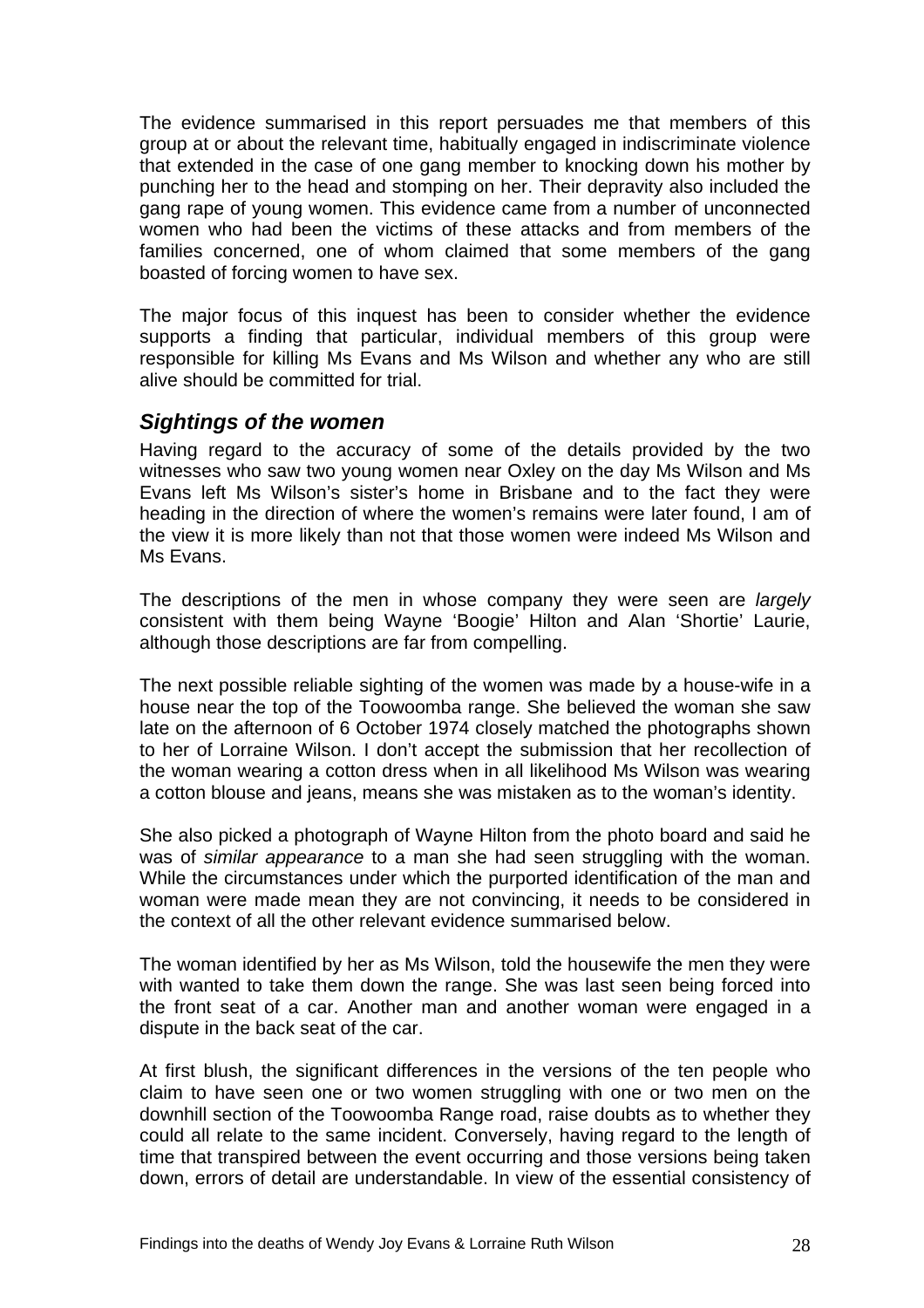<span id="page-30-0"></span>the central tenets of those accounts – namely, that there was a green or light coloured early model Holden pulled off to the left hand side of the road and a man or two men struggling with a woman or two women and trying to drag her/them back towards the car - it is inconceivable that something of this nature did not occur.

The evidence of one of the witnesses that the women were tied up is also relevant having regard to the remains of Ms Wilson and Ms Evans being found with their leg bones in hobbles made of cord.

That the woman or women involved did not complain to police about the assaults that were witnessed or come forward to identify themselves as having been involved after the events received such widespread publicity, suggests they may have been unable to do so, for example because they had died. A number of the witnesses when shown pictures of Ms Evans and Ms Wilson said they were the women they saw. I conclude that the women seen being assaulted on the Toowoomba Range road were Ms Evans and Ms Wilson. Their desperate cries for help that went unheeded are one of the most heartrending aspects of this terribly sad case.

The identification of the man or men involved in this incident is problematic. All witnesses agree they were of about the same age, race, build and general appearance as some of the suspects in this case. One witness recalls one of the men having a tattoo on his right upper arm, as did Wayne Hilton, and one witness purports to have recognised him there. However, the credibility of that evidence is weakened by his unconvincing account of when and how he knew Mr Hilton.

There is also evidence suggestive of the involvement of another person known to form part of the suspect group: Kingsley Hunt had a distinctive appearance, habitually wore distinctive clothes and his vocation could account for the car he was driving having its back seat removed and an industrial drum being on the floor where the seat would have been.

The other car was of the make, model and colour frequently driven by one of the suspects, Alan 'Shortie' Laurie.

#### *Eyewitnesses to the atrocities*

One witness claims to have seen the women after they had been abducted and while they were being abused. Another claims he was given a detailed confession about the incident by a participant. For the reasons set out below I am of the view neither account is reliable.

Mr Des Edmondstone, a long time resident of Texas, a nephew and cousin of the various Lauries and an acquaintance of the Hiltons and other members of the group, contacted police in 2013 after seeing media reports of this inquest. He claimed in the late 1970's, Larry Charles, a member of the group related to the Hiltons by marriage, confessed to having been involved in abducting the women, and being present when they were repeatedly raped, viciously assaulted and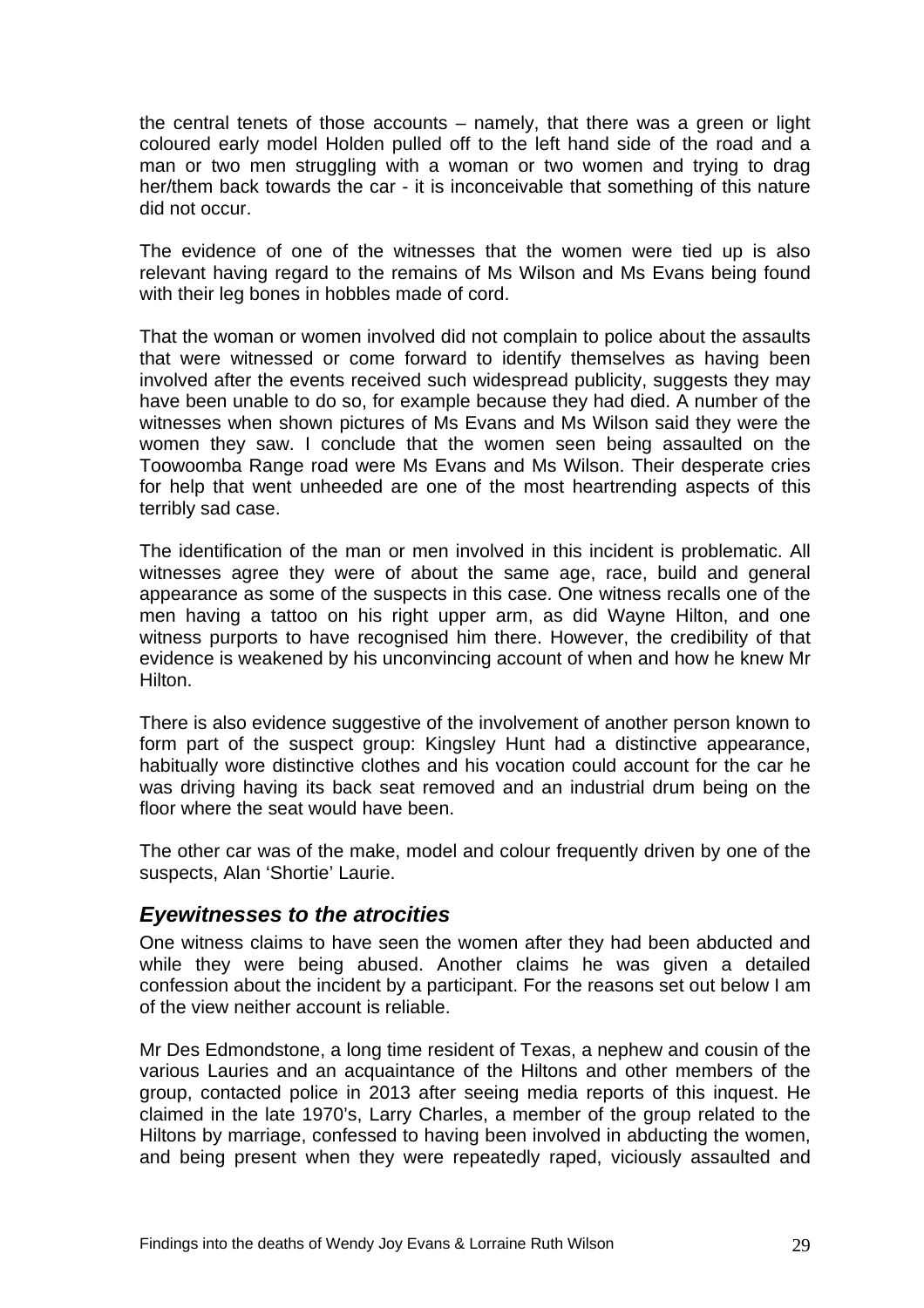<span id="page-31-0"></span>ultimately murdered. He said they were killed as a result of Wayne Hilton and Donny Laurie beating them with sticks.

This claim is not consistent with the autopsy evidence which shows Ms Wilson died as a result of a single blow to the back of her head and Ms Evans died from numerous blows to the front of her face. Similarly, his claim that women were repeatedly raped does not fit with the crime scene evidence which suggests the women were fully clothed when they died – there were the remnants of jeans around their leg bones, their underwear was generally where it would be expected to be found if being worn and the bra clips were done up in each case. Cord was tied around each of the tibia of both women. It seems unlikely if the women were killed after being raped they would have been re-dressed before or after they were killed.

Mr Edmondstone could give no reasonable explanation for why Mr Charles had made the confession to him or why he had waited over 35 years to tell anyone. I don't accept him as a witness of truth.

Walter Laurie, Alan 'Shortie' Laurie's youngest brother claimed to have attended a party in the bush near Murphy's Creek where he saw the women repeatedly raped and assaulted by numerous people. He said the women were wearing white tops and skirts whereas when the bodies were found, the remains of the jeans they were last seen in could still be identified. Even among these sociopaths, it is inconceivable that a mother and father would take their 10 year old son to a 'party' where two women were being openly and repeatedly defiled, as Mr Laurie claims. I consider his evidence completely unreliable.

#### *Admissions, confessions and circumstantial evidence*

Daryl Sutton lived in Toowoomba in the 1970s and he knew members of the Hilton and Laurie families. In a statement made in 2005 and at the inquest, Mr Sutton said on one occasion he heard a person he identified as Wayne 'Boogie' Hilton while in the company of 'Shortie' Laurie say; *I didn't mean to hurt the girls* while being visibly upset. At no time did 'Boogie' or 'Shortie' or any other person make any admissions to him about their involvement in the murder of Ms Wilson and Ms Evans.

The reliability of Mr Sutton's identification of 'Boogie' Hilton is called into question by his assertion he had a tattoo of a snake on his left forearm whereas his police profile only lists a tattoo of a heart and 'Roylene' on his right bicep. It seems when shown a photo-board with Wayne Hilton's photograph, he could select a photograph of Wayne Hilton but only say; *It definitely looks like one of the Hiltons.* 

Two people who were part of the extended Laurie-Hilton group, Desmond Hilton and Edith O'Neil, have given evidence that on a morning about the time the two women were murdered, key members of the group were acting suspiciously – removing stained carpet from a car and having blood cleaned from the back seat. The car was of a similar make, model and colour to that described by some of the witnesses to the incident on the Toowoomba Range road the day the women went missing.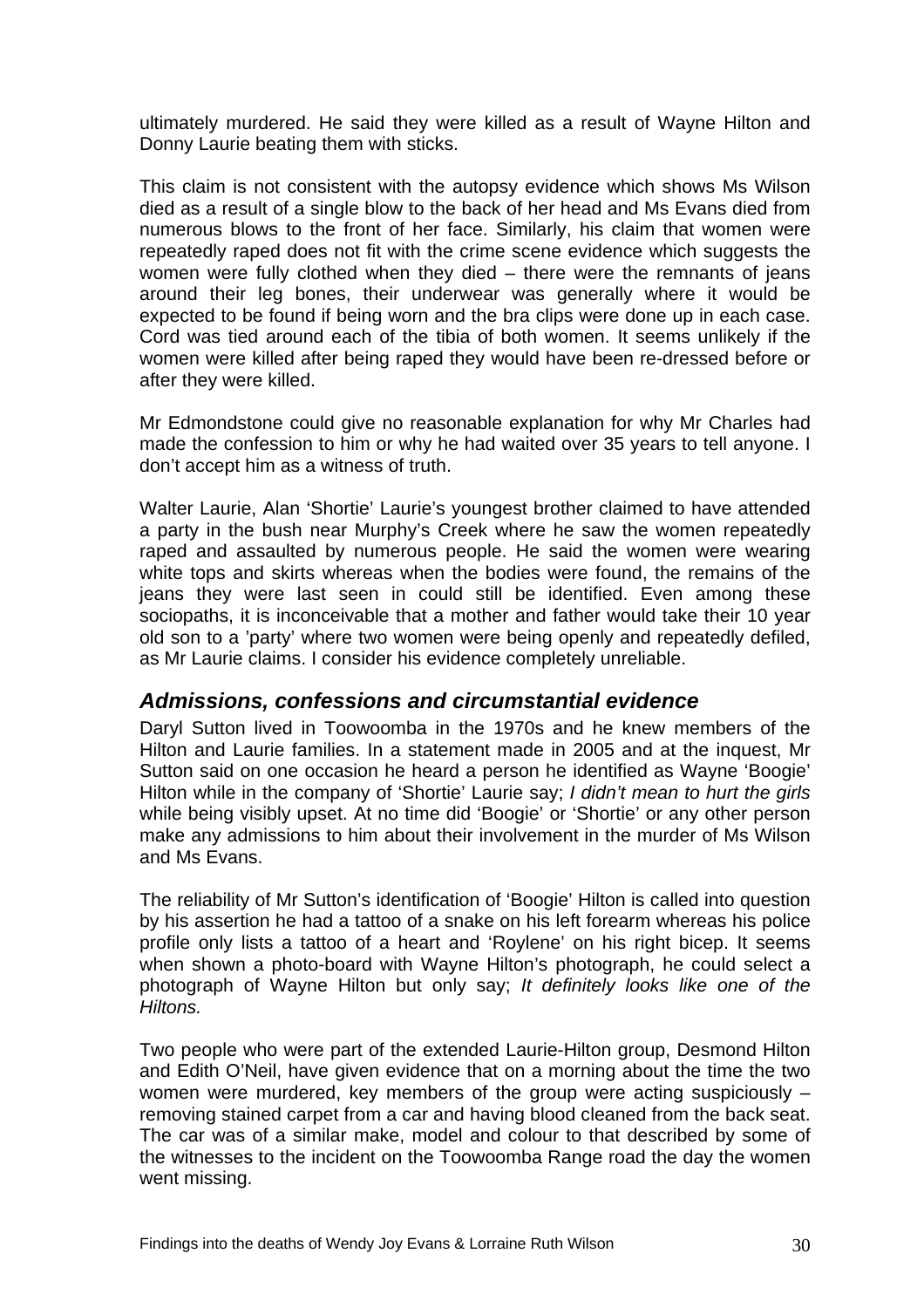Desmond Hilton claimed that Alan 'Shortie' Laurie, Allan 'Ungie' Laurie, Wayne 'Boogie' Hilton, Larry Charles and Jimmy O'Neil were talking about the events of the previous evening when one of them said; *They'd given two girls a good hiding down the, actually they didn't say down Murphy's Creek they just said that they had given two girls a hiding down the bottom of the range.* 

He said there was a smear of blood all the way across the back seat of the car they'd been driving and it looked like somebody had been dragged across it. He said he saw that Donnie Laurie was washing some blood off his hands when he returned to the tap. He recalled 'Shortie' Laurie showing Donnie Laurie how he had kicked the girls, by kicking or stomping on the floor. This is consistent with the multiple injuries to the front of Ms Evans' head found at autopsy.

Albert Galvin was an associate of Donnie Laurie and other members of his family and the Hilton family. He claimed Donnie Laurie told him about the murders of the two nurses. There were allegedly three or four carloads of people involved, including Allan 'Ungie' Laurie, Alan 'Shortie' Laurie and Wayne 'Boogie' Hilton. Mr Galvin said Donnie Laurie told him on his death bed that; *We killed the nurses, I was there. I didn't do it.* 

Neville Shum worked in the timber industry in the Toowoomba region throughout the 70s and 80s. In that capacity he knew Wayne 'Boogie' Hilton who worked for him *for a long time on and off.* 

In a statement made in 1989, he said on a number of occasions Mr Hilton had told him he had been one of the persons who had killed the two nurses found at Murphy's Creek. He repeated this at the inquest and insisted at the time Mr Hilton first made the confession he was sober. He said Wayne Hilton told him he and his brother (who Mr Shum assumed to be Trevor Hilton) picked up two nurses and *had a bit of trouble with them and ended up murdering them*. Mr Shum said Mr Hilton also said the nurses *nearly got away from them*.

Mr Hilton's family's lawyer submitted that because Mr Shum didn't include in his statement evidence he gave at the inquest about Mr Hilton being concerned at being caught as a result of police knowing about the cars used in the crime, his evidence should be doubted. I don't accept that. He provided that information at the inquest in response to questions put to him. I expect the content of his statement was fashioned in the same way. Nor do I consider the failure to have Mr Shum identify Mr Hilton via a photo-board is of much consequence*.* He said he had known, worked and socialised with him over a number of years.

The account which fits most closely with the autopsy and scene evidence is that provided by Ms Sandercock. Her claim that one of the women was killed by being hit over the back of the head from behind when she sat in the front of the car is consistent with the injuries found at the autopsy of Ms Wilson. The multiple fractures found to the front of Ms Evans' skull are also consistent with her description of the second woman being killed after she temporarily escaped from her captors who vented their anger for this by repeatedly stomping on her face.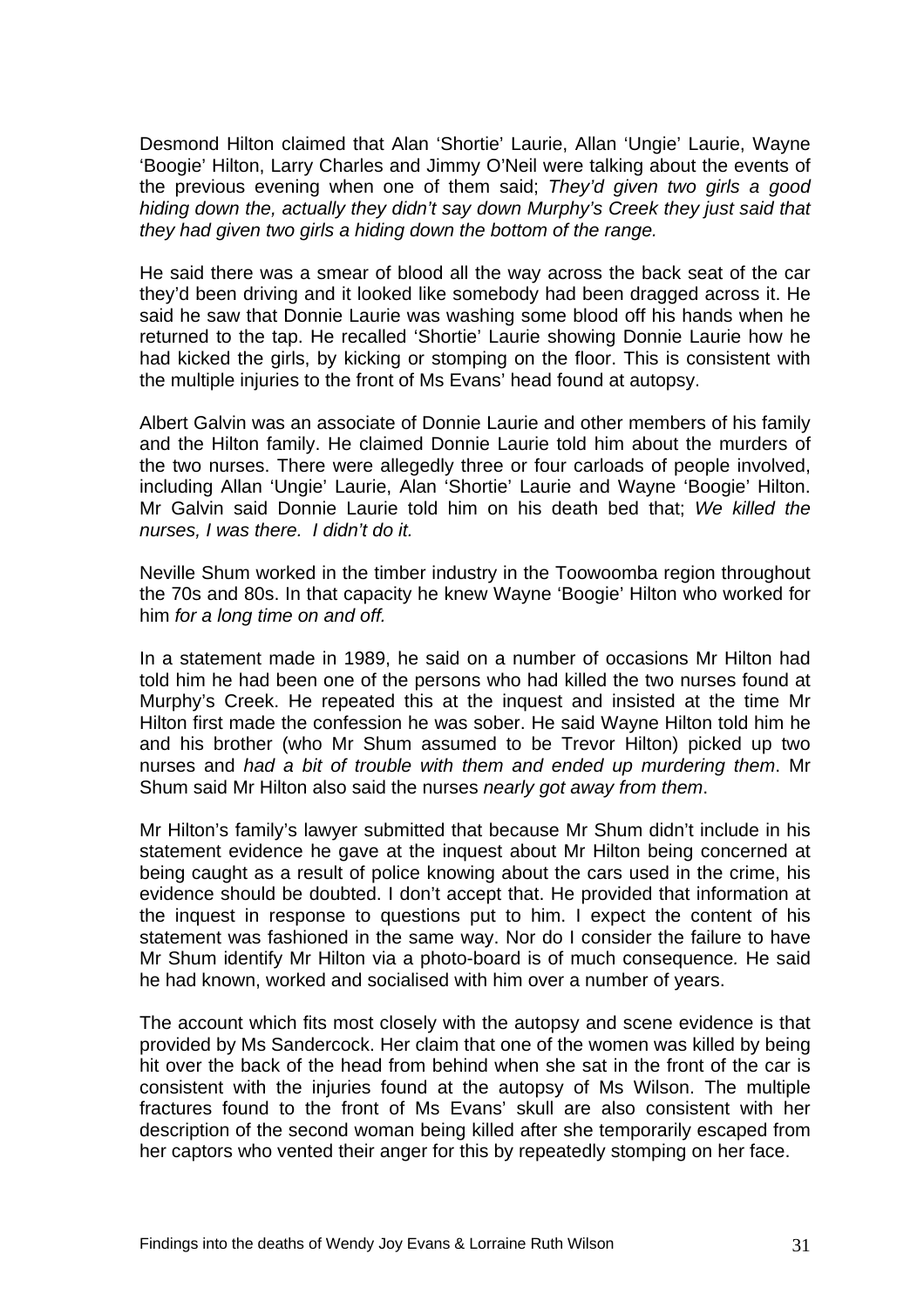<span id="page-33-0"></span>Ms Sandercock's version of the women being murdered and not raped is also consistent with the crime scene details referred to earlier.

She claimed in her statement that the woman in the hotel *seemed to have some attachment to Allan Laurie.* It is unclear if this is a reference to 'Shortie' Laurie or 'Ungie' Laurie.

There are two aspects of her evidence which make her explanation as to how she came by it difficult to accept. First, it seems most unlikely a total stranger would convey such information to someone she didn't know in a hotel. Second, it is unlikely that if Ms Sandercock had heard the horrid tale only once without any warning or an opportunity to make notes, she would remember it in such accurate detail.

It is far more likely Ms Sandercock was either herself present - one of the witnesses of the struggle on the Toowoomba Range road believed there was a third woman present – or a person relayed the story to Ms Sandercock and is known to her and repeated the information more than once. This witness would not engage with the inquest in a meaningful manner claiming, falsely in my view, that a prolonged regime of strong analgesics had robbed her of any memory of the event. I conclude it more likely she is concerned for her welfare, either because she fears retribution or inculpation.

#### *Conclusions*

An unexpected death always brings grief and heartache to the family of the deceased person. Aspects of these deaths have made that so much worse. Wendy Evans and Lorraine Wilson were happy, healthy, young women with bright futures. Both had just successfully completed the first year of nurse training. Both were highly regarded by their superiors at the hospital where they worked and had many friends among the other nurses. Both were meshed in loving and supporting families - doting siblings looked forward to their frequent visits home. This joyful state of affairs was not brought to an end by a terminal illness or an unavoidable accident. Rather, the lives of these two fine young women and the happiness of their families were shattered by unprovoked violent, vicious attack, mounted to satiate the perverse sexual dysfunction of a despicable gang of thugs. Their families suffering was made worse still by a long period of not knowing, during which, inevitably, false hope would arise until, dashed by the discovery of their remains strewn around a paddock, they were forced to accept they would never again see their loved ones. I offer the families of both women my sincere condolences.

There is persuasive evidence that during the 1970s, a group of young men, most of whom were members of the extended Laurie and Hilton families, prowled the streets of Toowoomba in various cars assaulting men and forcing young women to have sex with them. Their violent depravity was visited randomly on whoever crossed their path, including family members and associates, male and female.

Some of these offences were reported to police. Certainly local officers were aware of the problem to some extent. Either because of the then prevailing attitudes to rape that in part blamed the victim, or because the victims were too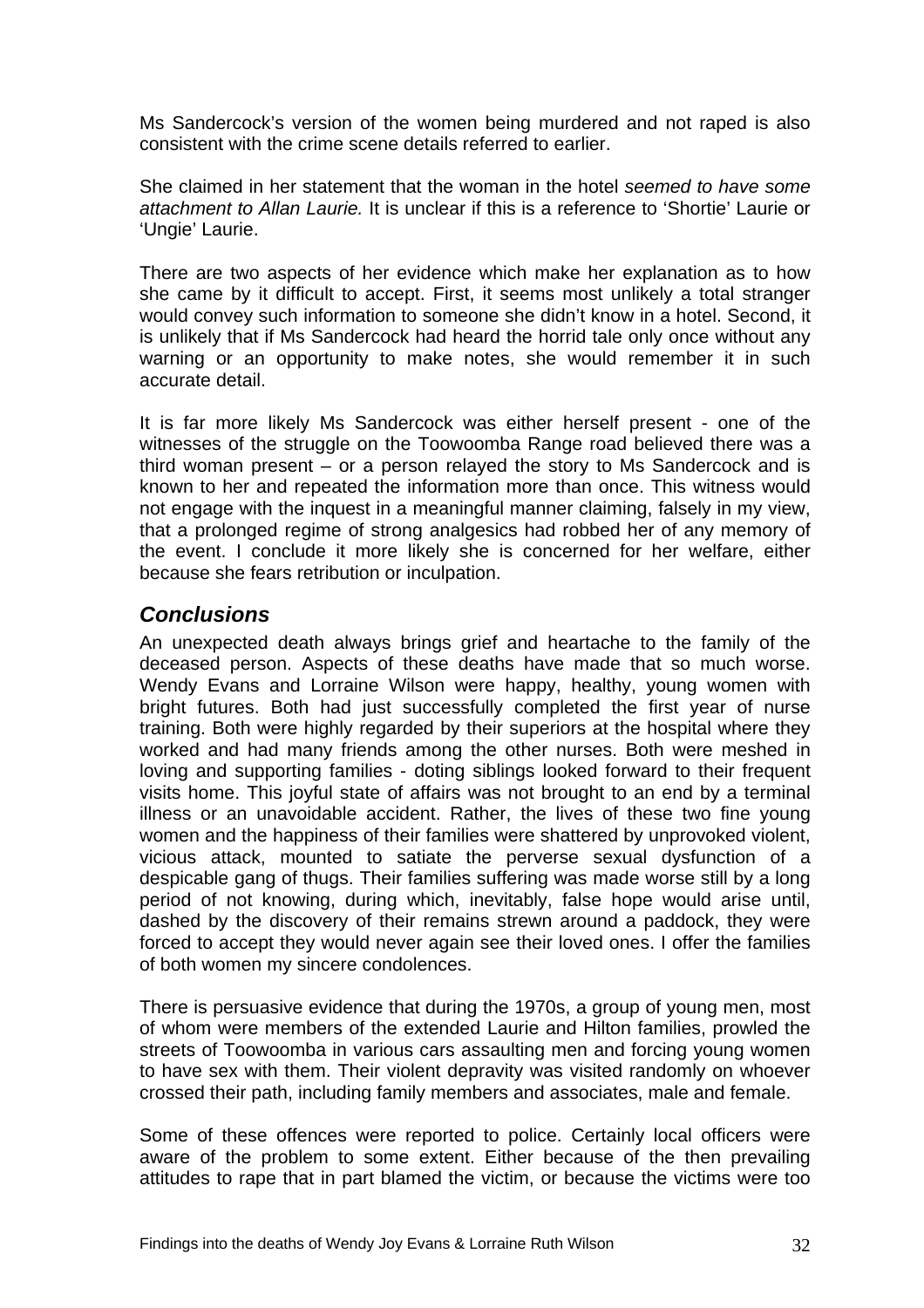<span id="page-34-0"></span>intimidated to more vigorously prosecute their complaints, an effective criminal justice response was not forthcoming.

It is more likely than not Wendy Evans and Lorraine Wilson tragically stumbled into this putrid pool of miscreants and were killed by them. Alarmingly, a number of people drove by the incident on the Toowoomba Range ignoring the women's frantic pleas when it must have been obvious they were in grave danger. $3$  With the failure of any of those people to even attempt to intervene, went the girls' last chance of survival.

Undoubtedly, they were abducted and killed by more than one person but the identity of those responsible can not now be established with sufficient certainty, with one exception: namely, Wayne Robert Hilton. The purported sighting of Mr Hilton assaulting a woman on the Toowoomba Range by someone who said he knew him would not of itself allow for a safe finding that he was responsible because of some doubts about when and how the witness knew Mr Hilton. However, when considered in conjunction with the other evidence of his proclivity for rape, his confession and other admissions against interest and his suspicious conduct in connection with a car similar to that seen when the women were abducted, I am satisfied the evidence implicating him in the death of the two women reaches the required standard for a coroner's finding to that effect.

#### **Findings required by s. 43 – particulars of deaths**

I am required to find, so far as has been proved, who the deceased were and when, where and how they came by their deaths.

As a result of considering all of the material contained in the exhibits and the evidence given by the witnesses I am able to make the following findings.

| Identity of the deceased | The dead women were Wendy Joy EVANS and<br>Lorraine Ruth WILSON                                                                                                                                                    |
|--------------------------|--------------------------------------------------------------------------------------------------------------------------------------------------------------------------------------------------------------------|
| Date of death            | Both women died on 6 or 7 October 1974                                                                                                                                                                             |
| <b>Place of death</b>    | Both women died at or near Murphy's Creek<br>via Helidon in Queensland                                                                                                                                             |
| How they died            | Ms Wilson and Ms Evans both died as a result<br>of head wounds intentionally inflicted by or in<br>the presence of Wayne Robert Hilton and one<br>or more other persons who can not be<br>sufficiently identified. |

<sup>&</sup>lt;sup>3</sup> The bystander effect is a [social psychological](http://en.wikipedia.org/wiki/Social_psychology_(psychology)) phenomenon that refers to cases in which individuals do not offer help to a victim. The probability of help is inversely related to the number of bystanders. In other words, the greater the number of bystanders, the less likely it is that any one of them will help. Several variables help to explain why the bystander effect occurs. These variables include: ambiguity, cohesiveness and diffusion of responsibility. [http://en.wikipedia.org/wiki/Bystander\\_effect](http://en.wikipedia.org/wiki/Bystander_effect) accessed 24.06.13.

 $\overline{a}$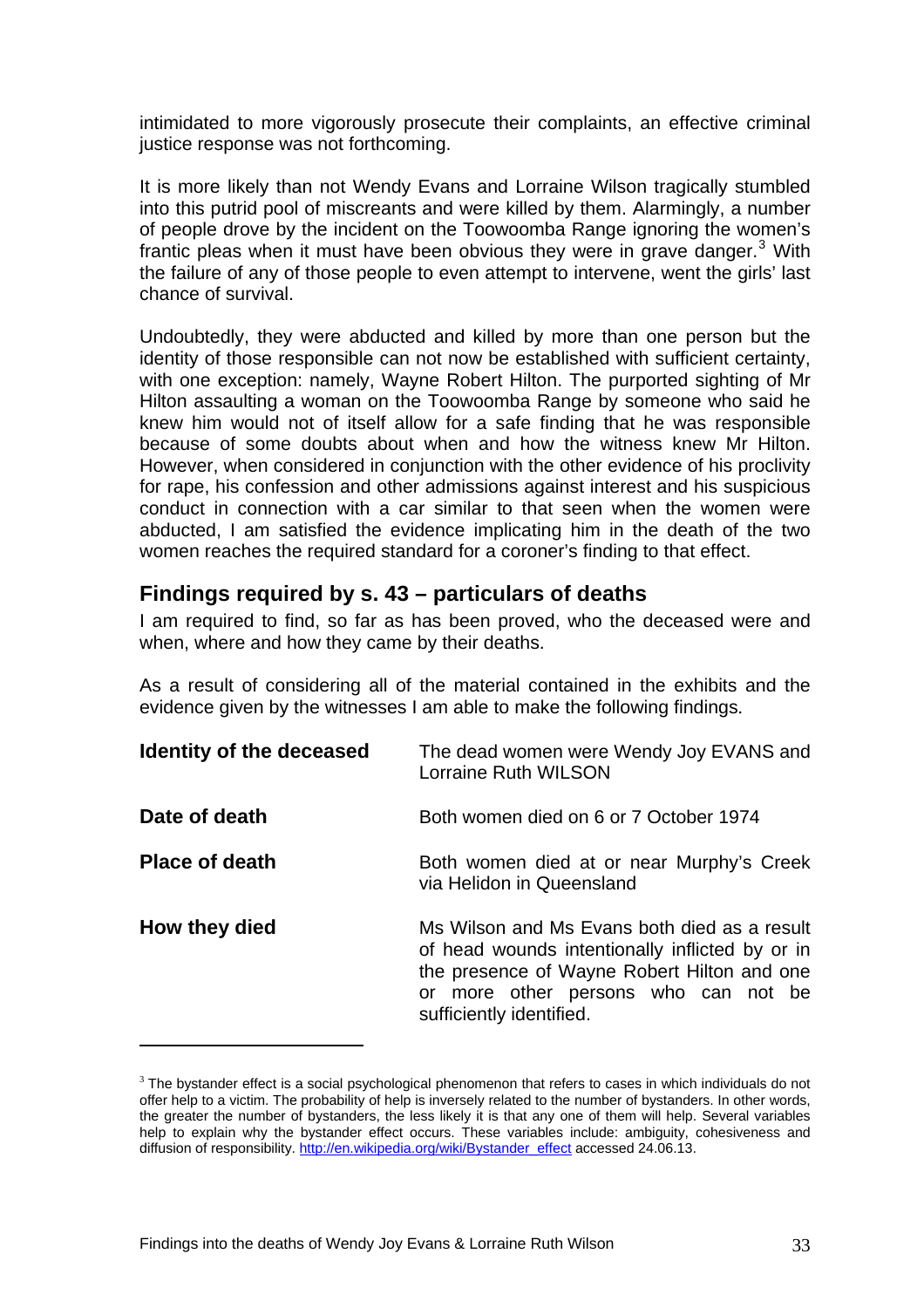Mr Wayne Robert Hilton is dead. Pursuant to s. 41(1)(a), I find there is insufficient evidence to justify any other person being committed to stand trial in connection with the deaths.

I close this inquest.

Michael Barnes State Coroner Brisbane 28 June 2013